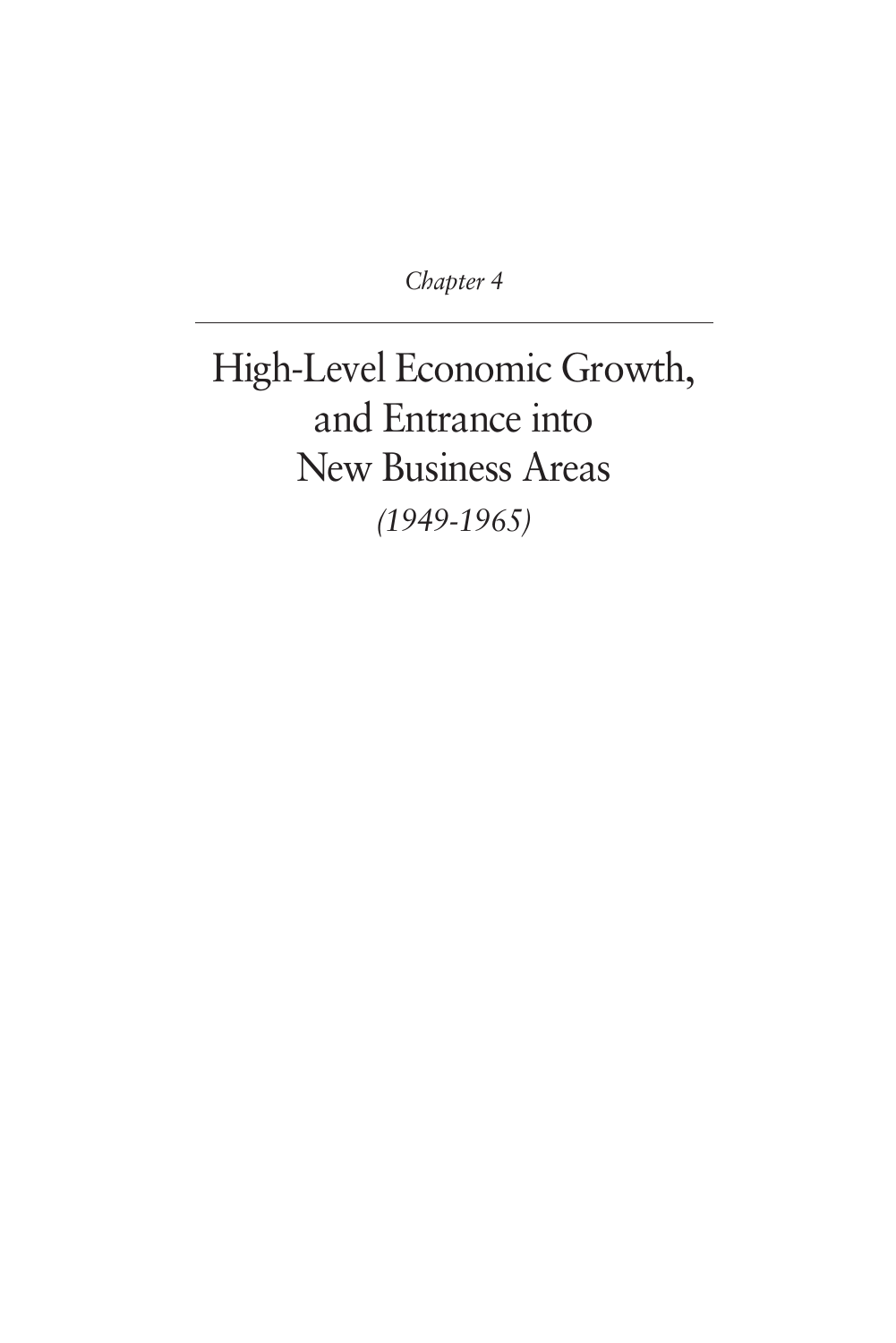# *1. Postwar Restructuring of Oki Electric*

### **Oki Electric Industry established, and President Suteji Kanbe takes office**

On November 1, 1949, Oki Electric Industry Co., Ltd. ("Oki Electric") was established to replace the former Oki Electric Co., Ltd., and President Suteji Kanbe was assigned the task of leading the new company. President Kanbe joined the Yasuda Bank (today's Fuji Bank, Ltd.) in 1925. After working for a period in Yasuda Hozensha, the holding company of the Yasuda zaibatsu, in 1944 he moved to Imperial Piston Ring, a Yasuda affiliate, where he became senior managing director. He was invited to join Oki Electric Co., Ltd., as a managing director in November 1945, three months after the war ended, the same time as President Yanai. In August 1947, he became senior managing director, and in April 1949, about seven months prior to the company's dissolution, he was appointed president. When President Kanbe first joined Oki Electric, telecommunications equipment was an unfamiliar industry to him. But he quickly earned a reputation in the company for being "smart, sensible, and warmhearted"; he was especially popular among the company's younger employees. He was destined to lead Oki Electric for more than 16 tumultuous years, until he became chairman in January 1966.

President Kanbe's first important task was disposing of the predecessor company's debt, recorded on Oki Electric's books as an extraordinary loss and amounting to over 178.5 million yen. President Kanbe decided to have the stockholders and general creditors bear the losses, in line with the Enterprise Reconstruction and Reorganization Act. The stockholders were asked to bear 54 million yen in losses (writing off 90 percent of the company's capital), and the general creditors were asked to bear the remaining 124.5 million yen in losses (writing off 40.86 percent of their credits). Settling that account took three years, until May 1952. Meanwhile, 180 million yen in new capital was distributed to the stockholders and general creditors in stocks commensurate with their losses, i.e., 54.36 million yen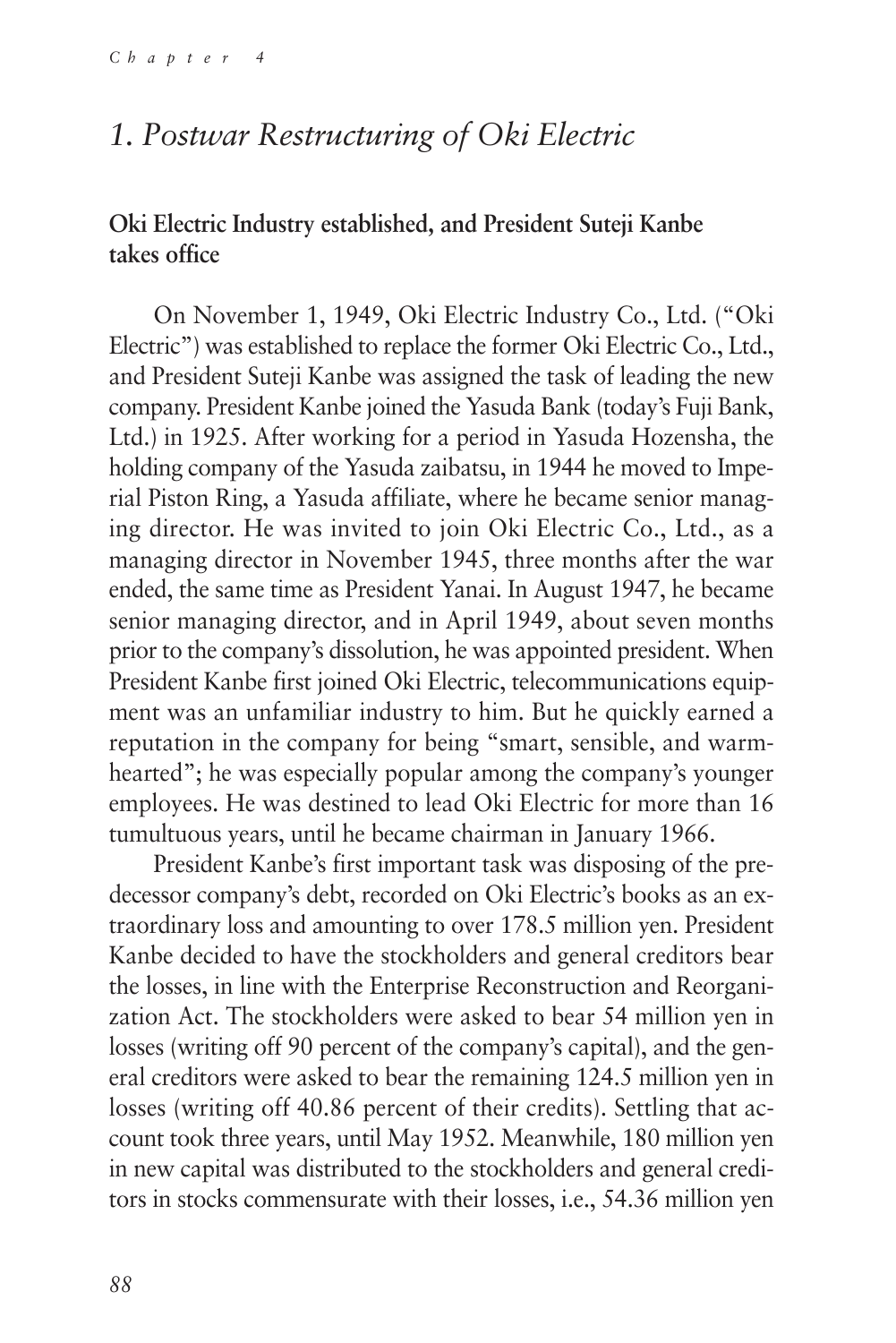

*Suteji Kanbe*

worth to the stockholders and 125.64 million yen worth to the general creditors. These steps freed the company from debt contracted by the old company, thus improving its financial standing markedly.

In November 1951, Oki Electric's shares were listed on the Tokyo Stock Exchange. Next, in 1952 the company doubled its capital to 360 million yen. Then, from April 1951 to March 1955, special and ordinary dividends were distributed at the high rate of 20 to 22.5 percent to the stockholders and general creditors, thereby rewarding them for the burden they bore at the company's restart.

At any rate, Oki Electric, forced to undergo a painful reconstruction and reorganization in the late 1940s and early 1950s, began a full-scale rebuilding under a management team led by President Kanbe. The telecommunications industry, however, was still operating in a controlled economy. Also, inflation was worsening, and the government had frozen prices. All this made it difficult to conduct normal business operations. Ironically, a war that broke out in neighboring Korea helped to support Japan's postwar economic reconstruction. The Korean War started in June 1950, less than a year after Oki Electric was established. It brought about special military procurements in Japan, a staging area for the U.S. military. The military procurements had not only positive factors but also negative ones affecting telecommunications manufacturers because of the controlled low product selling prices and the high materials prices at the time. Price controls were later abolished, however, and by the time the Nippon Telegraph and Telephone Public Corporation (NTT, the predecessor of the Nippon Telegraph and Telephone Corporation) was established in 1952, the business foundation of all the telecom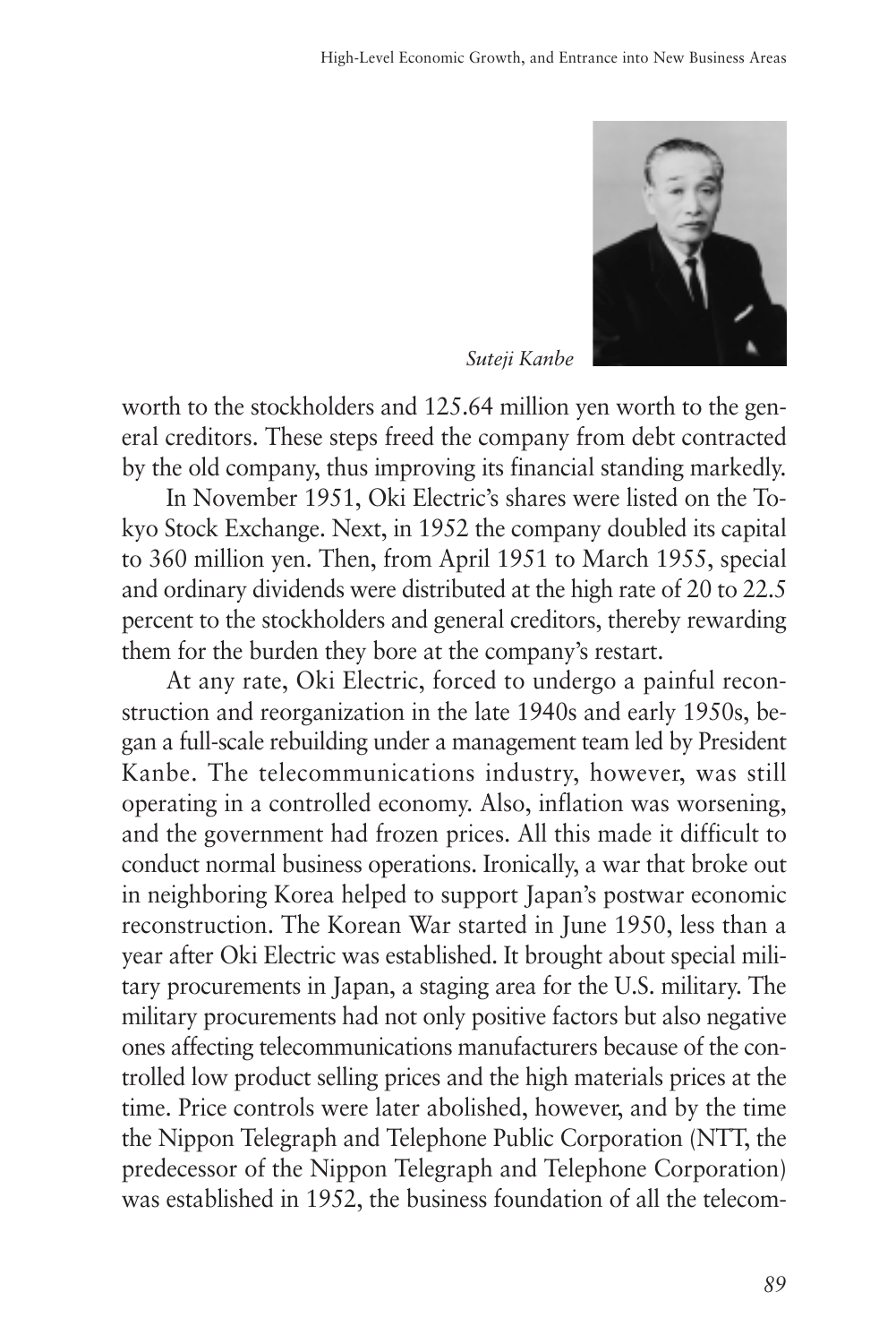munications manufacturers had been stabilized.

During the postwar occupation of Japan, General Headquarters (GHQ) of the allied forces demanded strict quality control for products supplied by manufacturers in the telecommunications industry. NTT, moreover, as a public corporation, emphasized improved service and innovations in telecommunications technology to its suppliers. In response to NTT's expectations, telecommunications manufacturers competed fiercely to improve their product quality and raise their technical levels to international standards. As a reflection of NTT's wishes, and in the process of reorganizing Oki Electric, President Kanbe emphasized two major policies for the fiscal year starting in April 1951. One was to bring stability to production process control; the other was to raise the level of the company's engineering competence. For the fiscal year starting in April 1952, a third policy was added: the reform of administrative operations. President Kanbe said that by implementing these three policies the company could win out in the increasingly severe competition among telecommunications manufacturers.

In November 1950, one year after Oki Electric was established, management introduced two important measures to reinforce the company's technical competence, one of President Kanbe's major policies. One measure was the relocation of engineers from the headquarters engineering and production departments to key locations in the Shinagawa and Warabi plants. The second measure was reorganization of the plants with the twin aims of raising the level of technology and improving product quality. At the board of directors meeting held in January 1953, President Kanbe spoke as follows. "In our industry," he said, "new technology is being developed rapidly even as demands to improve the quality of existing products are becoming increasingly vocal, especially since establishment of NTT. ... In order to maintain a dominant competitive position with other companies in our industry, it is thus more important than ever to implement the three major policies set in 1951 and 1952." In the background of his comments were strong demands from NTT for the company to improve its product quality and raise the level of its technical competence. In fact, NTT's demands became a powerful incentive that pushed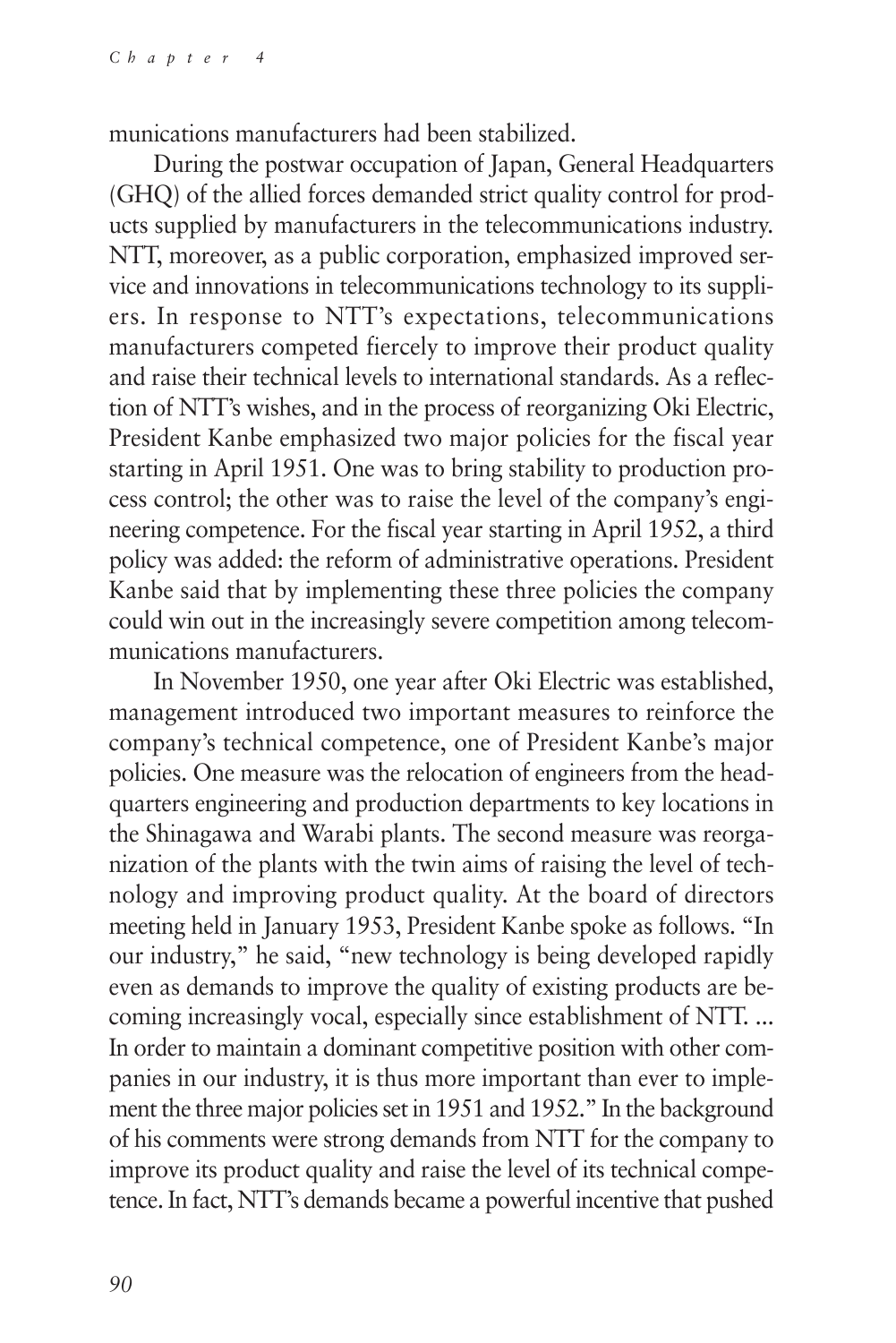all of Japan's telecommunications manufacturers toward improvements in product quality and technical innovation.

Another task facing Oki Electric, in the context of the push toward technical innovation, was development of new business areas. The company's mainstay products during this time were still telephones and telephone exchanges. President Kanbe, however, always making certain first that the company maintained a firm foothold in the traditional telecommunications market, promoted the company's entry into the rapidly expanding electronics equipment field. Those efforts were supported by investments from the limited human and financial resources available.

# **NTT established, and first five-year telegraph and telephone expansion plan**

Included among the postwar reforms led by GHQ, the government was compelled to review the telegraph and telephone business system. In June 1949, based on a recommendation from the Civil Communications Section (CCS) of GHQ, the Ministry of Posts and Communications was divided into the Ministry of Posts and the Ministry of Telecommunications. CCS and the Japanese government, in other words, both recognized the urgent need to quickly restore telegraph and telephone communications, and that recognition led to establishment of a ministry to exclusively handle the task. Two public corporations—the Japan National Railways, and the Japan Monopoly Corporation—were established around this same time, and the possibility thus existed even at its start that the Ministry of Telecommunications might be reorganized into a public corporation not long after it was established.

In the chaotic postwar period the government was doing almost nothing to alleviate the strong demand for telephone service. Applications were filed but few telephones were installed. Especially after the nation's reconstruction started proceeding smoothly, applications for telephones poured in. Meanwhile, long lines formed in front of public telephones, and people calling long distance between large cit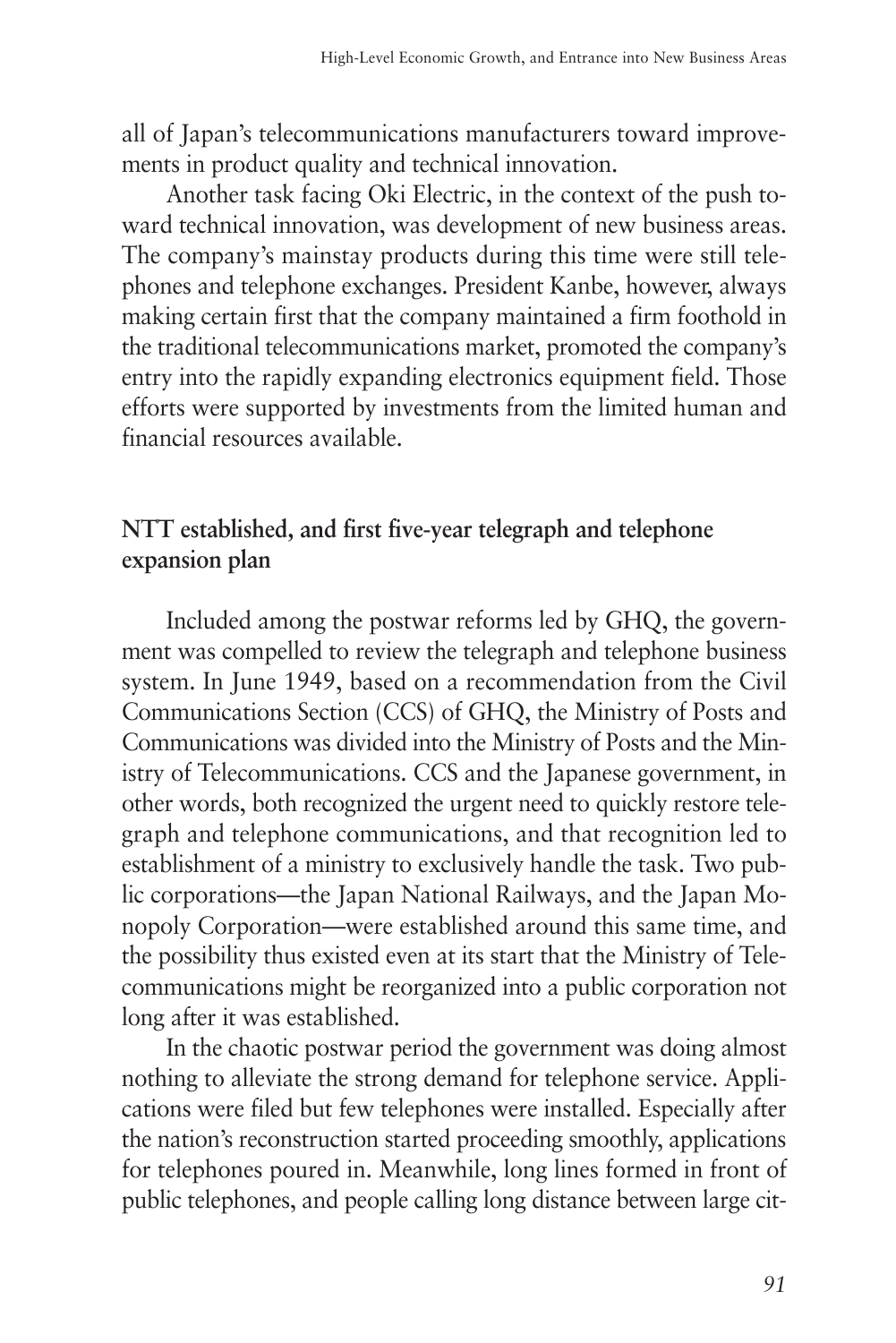ies had to wait hours to be connected. In those circumstances, dissatisfaction with the telephone system grew increasingly vocal. Because telegraph and telephone services were public services, moreover, and still lagged far behind, many said that a state-run system would never be able to satisfy the demand. The fiscal state of the nation, however, directly influenced government plans to expand telegraph and telephone coverage, and thus the plans could not always be completed on schedule. The ministry did not always respond sufficiently even to demands from existing subscribers regarding business matters or complaints about poor service.

The role of the Ministry of Telecommunications ended after just three years, and in August 1952 the Nippon Telegraph and Telephone Public Corporation (NTT) was established. Immediately upon establishment, NTT drew up the first five-year telegraph/telephone expansion plan, scheduled to start in the fiscal year beginning in April 1953. At the start of the plan, there were 1.55 million telephone subscribers and 2.55 million telephones, but only 41.5 percent of the telephones were automatic types. Public telephones accounted for 20,000 of the total. There was also a backlog of more than 340,000 applications for telephone service.

The expansion plan called for adding 700,000 subscribers and 15,000 public telephones. It also called for installing 1.18 million kilometers of trunk lines, and responding quickly to complaints about delays in telephone installation and poor connections. At the completion of the first five-year plan, however, the actual performance far exceeded those figures. New subscribers totaled 2.64 million, and 66,000 new public telephones and 3.3 million kilometers of trunk lines were installed. Also, long-distance calls immediately connected Tokyo with Sapporo, Sendai, Nagoya, Kyoto, Osaka, Kobe, Hiroshima, and Fukuoka. A dial toll call service was also begun within the Keihin (Tokyo and Yokohama area), Chukyo (Nagoya area), Keihanshin (Kyoto, Osaka, and Kobe area), and Kitakyushu (Fukuoka area) regions.

In the context of the high-level economic growth at the time, the demand for telephone service increased at an even faster pace than the fine performance of NTT's first five-year expansion plan. At the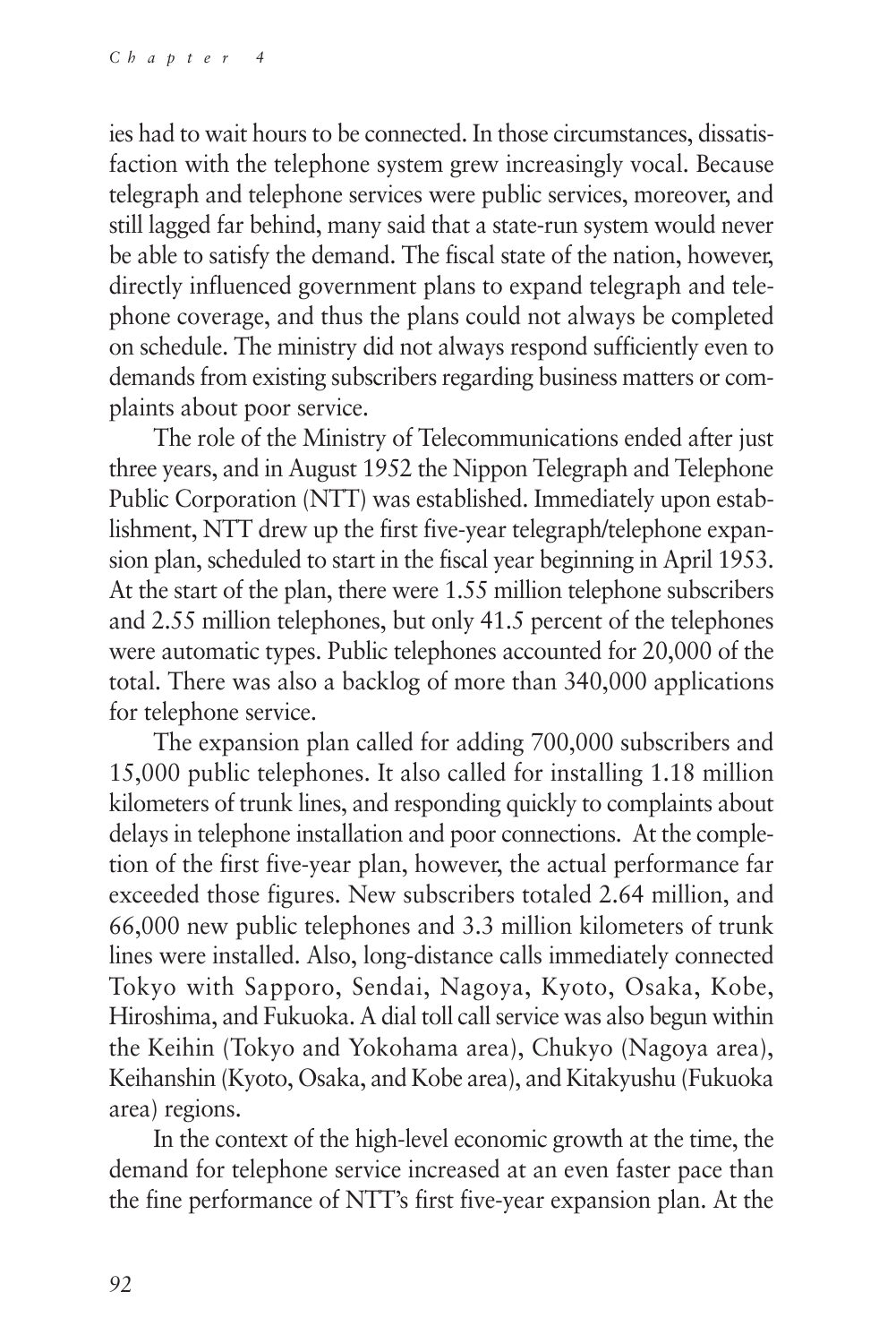end of fiscal 1957, in March 1958, when the first five-year plan was completed, there was a backlog of 580,000 applications. In addition, the ratio between number of applications and telephones installed actually worsened over the five years. In that situation, NTT launched its second five-year telephone expansion plan, running from April 1958 to March 1963. At the same time, it also publicized two clear goals it would meet by the fiscal year ending in March 1973: (1) to install telephones immediately after application, and (2) to have telephones connect immediately to any location.

#### **Managerial reform amidst intensified competition**

During the period of high-level economic growth, corporations moved almost in unison to modernize their business organizations. The start of these moves can be traced back earlier, to guidance provided to Japanese corporations by CCS of GHQ in the late 1940s and early 1950s. CCS brought in managerial skills from the U. S., such as how to bolster quality control systems and rationalize business organizations. In September 1949, for example, CCS hosted a management course for Japanese businessmen to introduce U.S. management theory and techniques for managing organizations and achieving high-level quality control.

Oki Electric was especially interested in quality control, and in October 1949 invited Professor Eizaburo Nishibori, an authority on quality control, to visit its Shinagawa Plant to lecture and provide guidance on that subject. After his theories were put into practice at the telephone dial plant in Shinagawa, the percentage of rejects dropped by 50 percent over a period of three months. In 1950, Oki Electric set up a Quality Control Committee and tasked it with having quality control activities introduced in all the company's plants. In June 1950, quality control experts were assigned to the Improvement Section of the Shinagawa Plant and the Product Engineering Section of the Warabi Plant.

Stimulated by the ideas regarding U.S. management theory and quality control, Oki Electric moved forward with its own manage-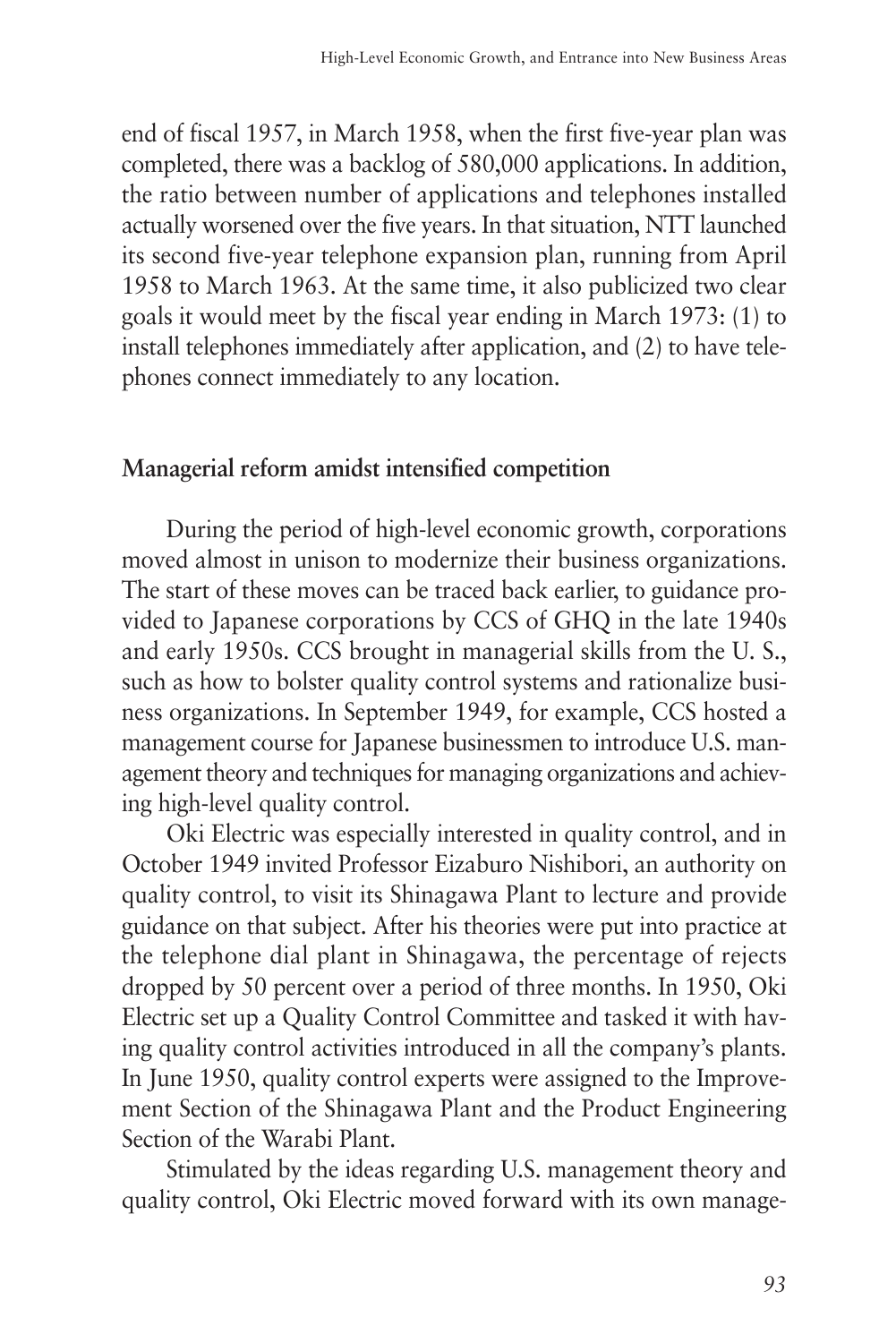ment reform. In the fiscal year starting in April 1951, as mentioned earlier, President Kanbe introduced two major policies—to bring stability to production process control, and to raise the level of the company's technical competence. In the following year he added, for the first time, the reform of administrative operations as a third major policy. As specific steps to support these policies, a Planning Section (later reorganized into the Administration Office of the Administration Department) was established in 1951. Next, in 1953, the Head Office organization was expanded from four to six departments. The former four departments had been the General Affairs, Accounting, Sales and Engineering departments. Of those, the Engineering Department was divided into the Production, Technical Development, and Research and Development departments. On the sales side, two branch offices and two sales offices were set up in 1949 to expand and improve the sales network, and in November 1951 four branches—in Osaka, Fukuoka, Nagoya, and Sapporo—were renamed sub-offices. In 1956, a Marketing Department was set up to augment the existing Sales Department.

On the production side, the company adopted a policy of integrating its plants in the general Tokyo area. First of all, the idle Shibaura Plant was reopened in 1953 as a plant exclusively producing new models of telephones. Next, the automatic exchange division of the Warabi Plant was shifted to the Shinagawa Plant. The Fukushima Plant, meanwhile, was left as is but was made into a wholly separate profit center, with the idea of spinning it off sometime in the future as an independent company.

Oki Electric experienced the first availability of internal funds for expanding its production facilities from around 1952, after orders from NTT began to increase. To respond to the orders from NTT, state-of-the-art machinery was imported. And when the demand for exchanges increased, an extension was added in 1959 to assembly machine facilities inside the Shinagawa Plant. A second extension was added to that plant in 1960. The Shibaura Plant was also expanded around this same time.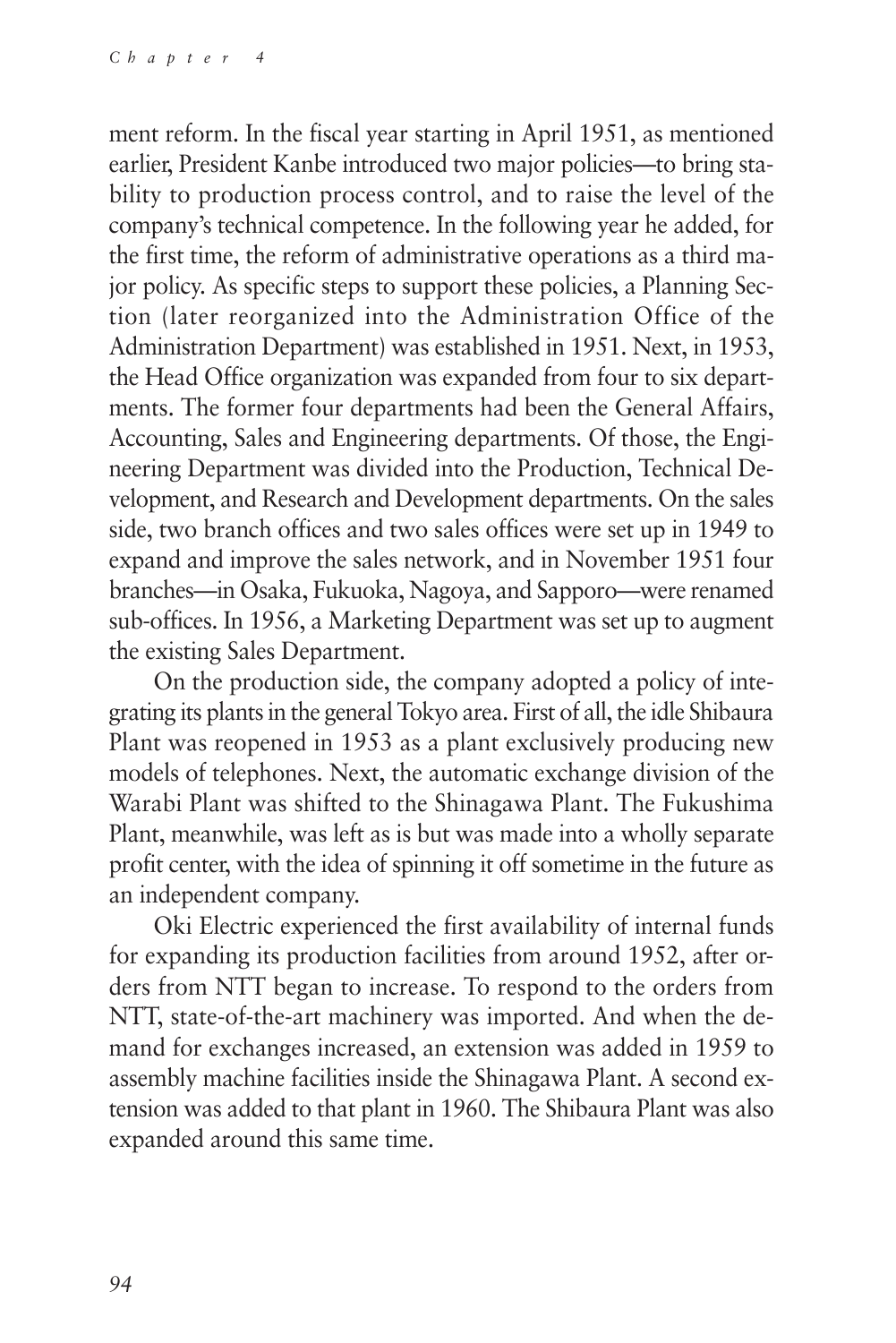# **New product development, and introduction of overseas technology**

Around the same time that the Ministry of Telecommunications was established (mid-1949), the first Type-4 telephone—called a symbol of Japan's postwar reconstruction—was put on sale. The previous Type-3 telephone, remaining from prewar days, had a brassy sound. As well, because the materials available for producing telephones after the war were poor in quality, postwar telephones came to have a strong image of being hard to hear. After repeated experimental production by six companies—Oki Electric, NEC, Fujitsu, Hitachi, Iwatsu Electric, and Anritsu Electric—in August 1948 the highly efficient, high fidelity Type-4 telephone cleared the target performance set for it. The telephone's design was decided through competition among the six companies; Oki Electric's streamlined design was selected.

In the manufacture of the Type-4 telephone, each of the six companies was assigned specific components to produce, and the companies then swapped components and assembled their quota of telephones. From 1950, however, Oki Electric began producing all the necessary components at its Shinagawa Plant and assembled Type-4 telephones completely on its own. In 1953, the Type-4 telephone production lines were shifted to the Shibaura Plant. Until production there was halted in 1963, the Shibaura Plant produced a total of 2.3 million Type-4 telephones.

In November 1950, Oki Electric received a request from the Ministry of Telecommunications for trial production of equipment needed for automating telegraph repeater stations. During the years prior to automation, telegrams were first transmitted to a repeater



*Type-4 telephone*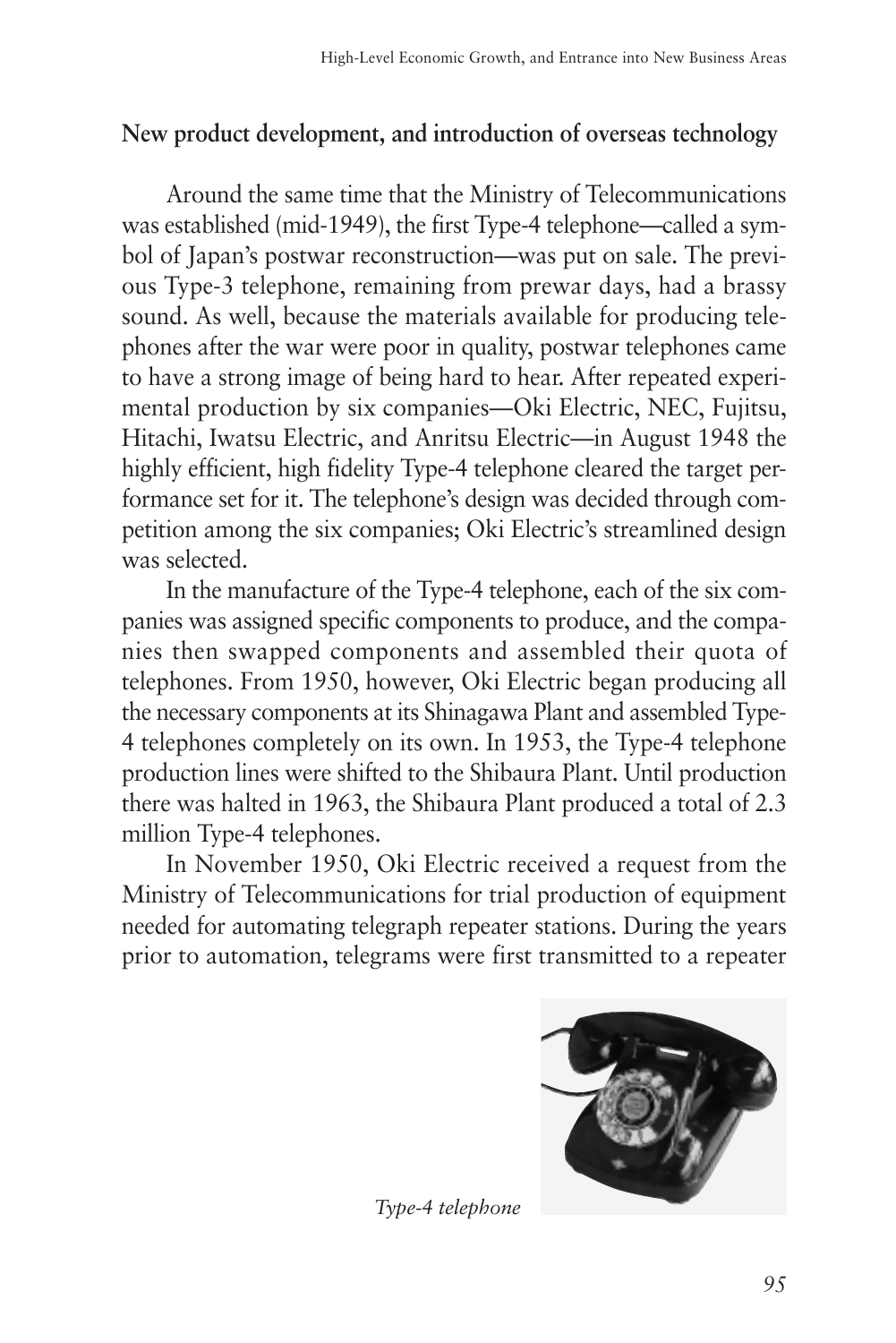station part way to their destination where personnel checked addresses for accuracy, perforated a tape, and then set the tape for transmission. The ministry wanted to automate these operations by combining a teletypewriter with a repeater. Fortunately, the Tomioka Plant had already succeeded in 1949 in the experimental production of a teleprinter with the same performance as machines made by Western Electric (WE). The ministry was also studying the automation of telegram repeating, and requested Oki Electric to produce such a machine. Engineers in the teletypewriter and switch groups cooperated to produce a test model. In March 1953, using an Oki Electric product, the Mito Telegraph Office completed the first automated telegraph repeating. The page teletypewriter developed at this time was sold separately as a teletypewriter from September 1953. This machine did not punch holes in a column on paper tape but instead printed on ordinary paper. It was widely used and was later developed into the OKITYPER.

To reduce the technological gap between itself and overseas companies, Oki Electric energetically introduced new technology from abroad. In 1953, for example, the company introduced teletypewriter production technology from WE. Next, in 1954, it introduced design and production technology for a teletypewriter that printed Chinese characters. For in-house technical research, meanwhile, the company expanded and improved its research system in 1953. A research department was set up at that time to replace the research laboratory, and four R&D offices, divided by research theme, were set up and placed under the research department.

One business area Oki Electric wanted to enter was transmission and wireless products. Its first steps were taken in that area when it concluded an agreement in March 1954 for technical cooperation with the French company Compagnie Industrielle des Telephones (CIT) concerning carrier telephones and telegraph equipment. The company signed another agreement in the same month for technical cooperation with Raytheon Company of the U.S. concerning radar for navigation use.

It was recognized within Oki Electric that as a general telecommunications manufacturer it was necessary to have a strong carrier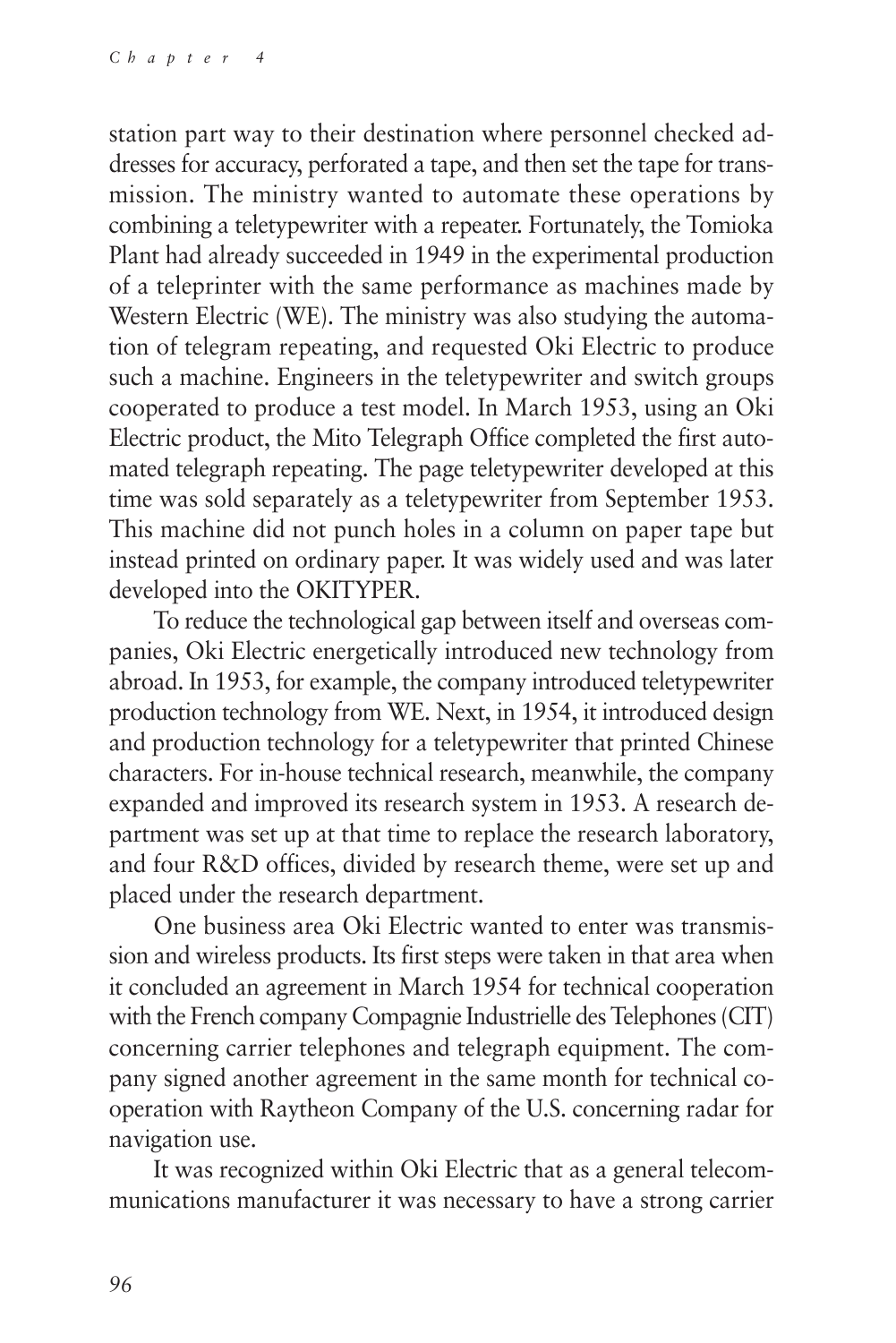section. Based on that recognition, the company changed its articles of incorporation at the general stockholders meeting held in November 1951, adding carrier equipment to the line of products it manufactured. Around the same time, it decided that its full-scale entry into the carrier equipment market would be based on technical ties with overseas manufacturers. By coincidence, Takeshi Kajii, the first president of NTT, happened to introduce Oki Electric to CIT, and discussions about technical ties between the two companies moved forward smoothly. While the business negotiations were still ongoing, CIT completed its development of a 6KC spacing short-haul carrier system that received worldwide recognition. This announcement boosted CIT's reputation in a single stroke, and the Japanese government quickly approved Oki Electric's request to introduce technology from CIT. The agreement with CIT was comprehensive, also covering know-how. Oki Electric thus had to pay royalties even for related equipment it developed on its own. While thus struggling as its engineers studied CIT technology, the company was eventually able to supply NTT with carrier equipment and establish a firm footing in the field of short-range transmission.

The technical assistance agreement with Raytheon, also signed in March 1954, was for introducing radar technology in the radio equipment field, an area Oki Electric had experience in from prewar days, especially related to shipborne radio equipment. During the postwar occupation, GHQ prohibited Japanese companies from conducting radar research, but after the San Francisco Peace Treaty came into effect in 1952, all the Japanese telecommunications manufacturers resumed their radar research. After acquiring radar production technology from Raytheon, Oki Electric was able to tackle the remodeling of the SO3 (3-centimeter wavelength) radar leased by the U.S. to the Maritime Safety Agency. Next, in 1955, with technical cooperation from Raytheon, Oki Electric manufactured its Model 1500 radar. Later, by making good use of Raytheon patents, Oki Electric developed various types of radar, such as for use aboard ocean research vessels, large merchant ships, oil tankers, and small fishing boats.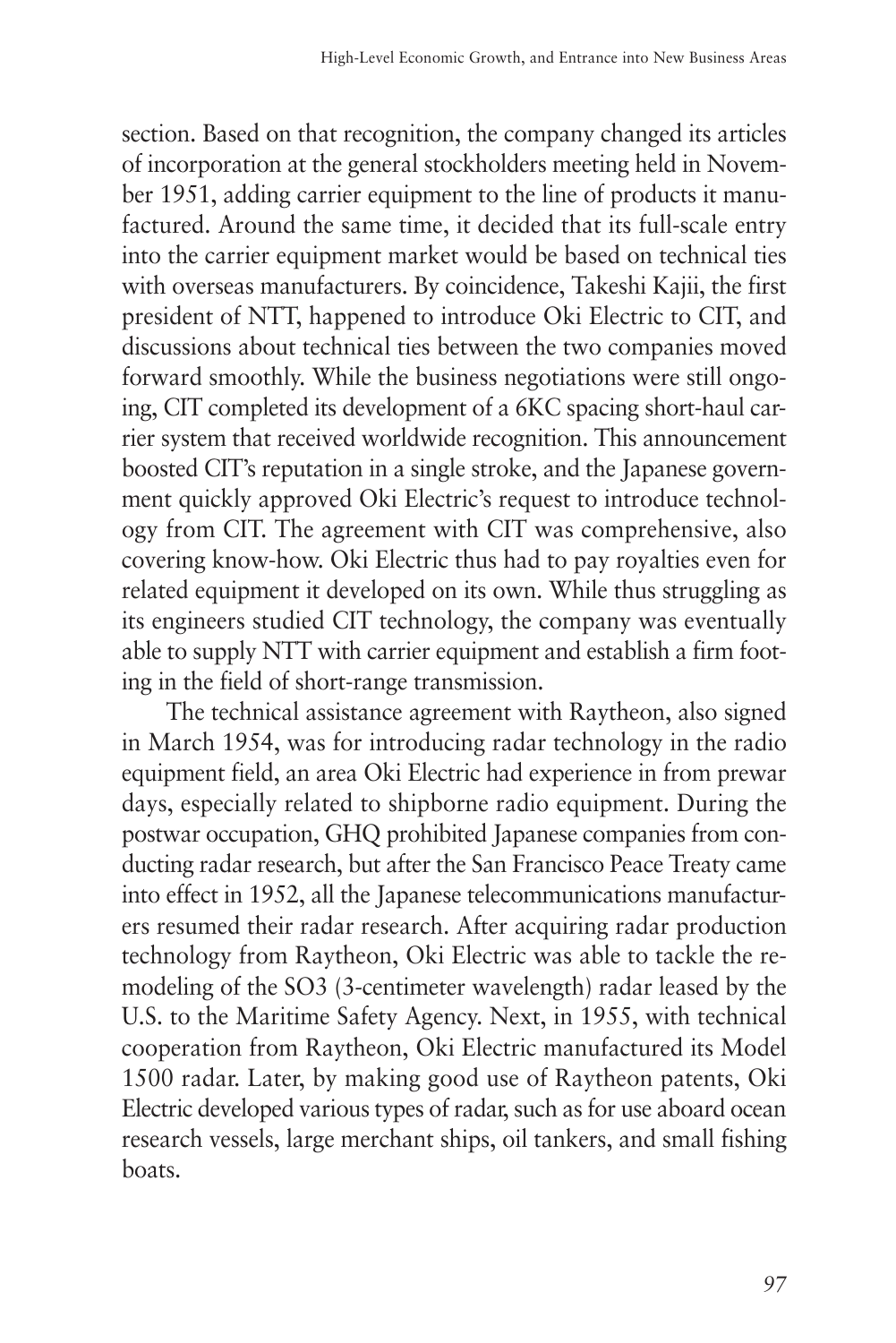# *2. Start of High-Level Economic Growth, and Modernization of Management*

#### **Challenging technical innovation, and building new plants**

In 1955, the year that Japan's first postwar period of high-level economic growth—the Jinmu boom—started, the so-called "1955 political system" was formed, centered on the Liberal Democratic and Socialist parties. That was also the first year for the "spring offensive," which afterward became an annual series of labor-management wage negotiations. In effect, a social structure was completed around this time that would continue until the 1990s. The annual economic White Paper for the fiscal year ending in March 1957 commented that "the postwar period has ended," meaning that Japan's postwar economic reconstruction had been completed and that a new period had arrived. Although a business recession occurred at the end of the Jinmu boom, the economy began growing again from 1958, in what was later called the Iwato boom. In 1960, Prime Minister Hayato Ikeda announced his plan to double the national income, and the government began introducing measures to promote another period of high-level growth. Although there were several short-term economic fluctuations between 1955 and 1959, Japan's economy recorded annual average growth in real terms of 7 percent or more during those years—truly high-level economic growth.

One of the factors supporting the high-level economic growth in the second half of the 1950s was technical innovation. In order to win out in competition, Japanese companies were extreme in their determination to introduce technology from abroad, particularly in the petrochemical and electronics fields. It was around this same time that Oki Electric's move into the electronics field took on concrete form. In his New Year's address at the start of 1956, President Kanbe spoke about the central importance to the company of the wired telecommunications equipment field, and how it was necessary to develop that business further. He also spoke about the importance of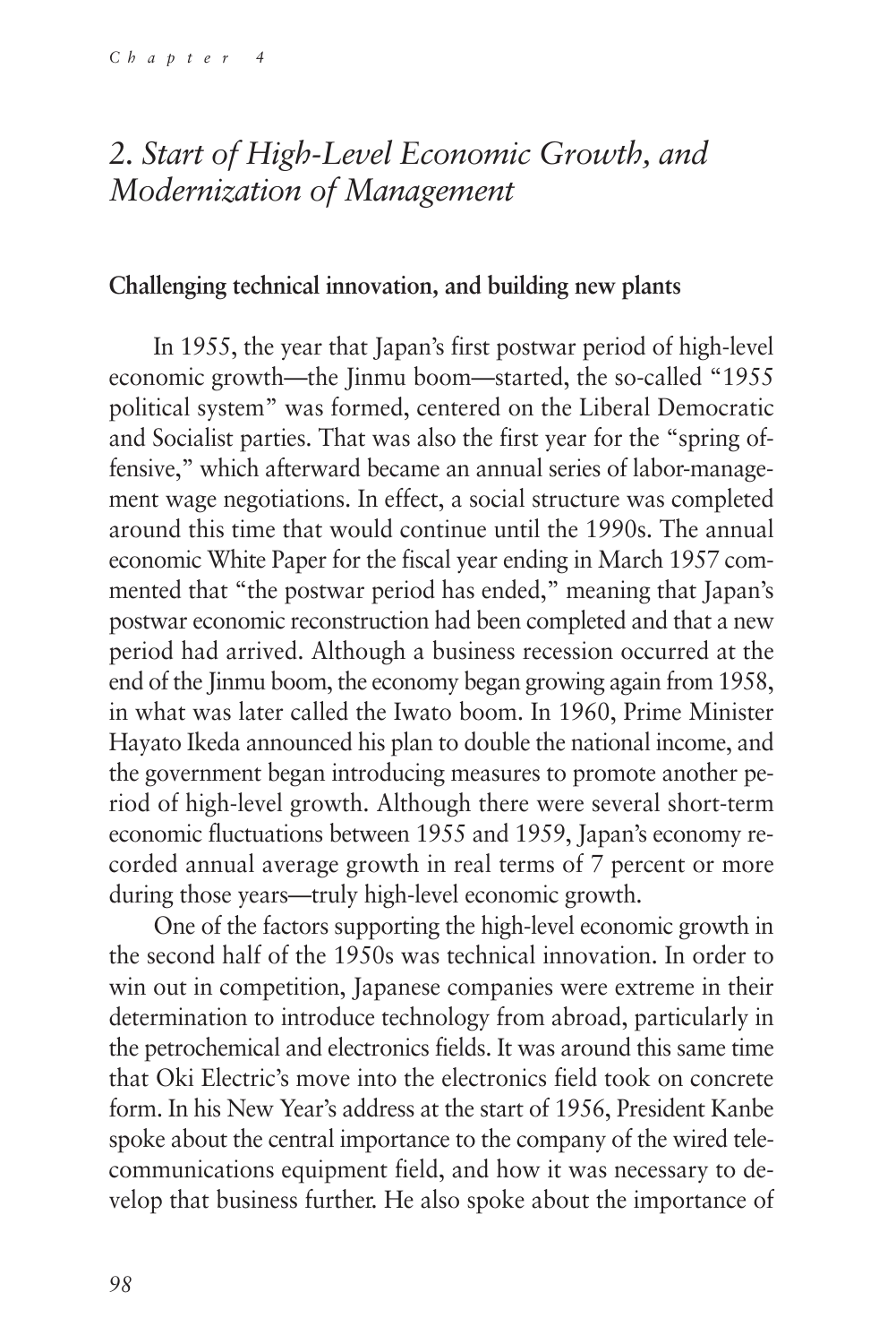the wireless field, and about how the company's capabilities in the electronics field could well determine its very future, thus showing early on that he recognized the significance of electronics.

From that point on, Oki Electric's commitment to the electronics business became much clearer. In his New Year's address in 1958, for example, President Kanbe said the company faced an important crossroads where there was with no room for complacency. "It is important," he said, "to place the company's greatest efforts on R&D in the electronics field. Although doing so will require substantial financial investments and might even mean temporary losses, some degree of sacrifice is necessary. The company is determined to succeed in this field." This was a clear statement of President Kanbe's policy of supporting whatever investments were needed in the electronics field.

To compete in the area of technical innovation in the late 1950s, it was necessary to obtain cutting-edge technology from abroad. In 1958, Oki Electric signed a contract with WE for using its production technology related to transistors. The company's introduction of technology from abroad thus began in the telecommunications field and was expanded afterward to include electronics. For R&D of new technology, the company built a research center in the Shibaura section of Tokyo in 1958 and brought together there the research sections for wired telecommunications, wireless, telegraphic communications, materials/components, and acoustic waves.

As the company's business expanded, another round of organizational reforms became necessary. In April 1958, the company introduced major structural reforms, such as establishing a Comprehensive Technology Planning Office, reorganizing the Business Research Department into the Commerce Department, and adopting a new plant system. Up to then, the separation of responsibilities inside the plants for functions such as production and inspection, and design and development, was not clear. Under the new plant system, the production and inspection departments were left inside the factories and an engineering department was set up separately outside the factories and put in charge of design and development. Thus, each plant had a factory and an engineering department under its control, each performing clearly different functions.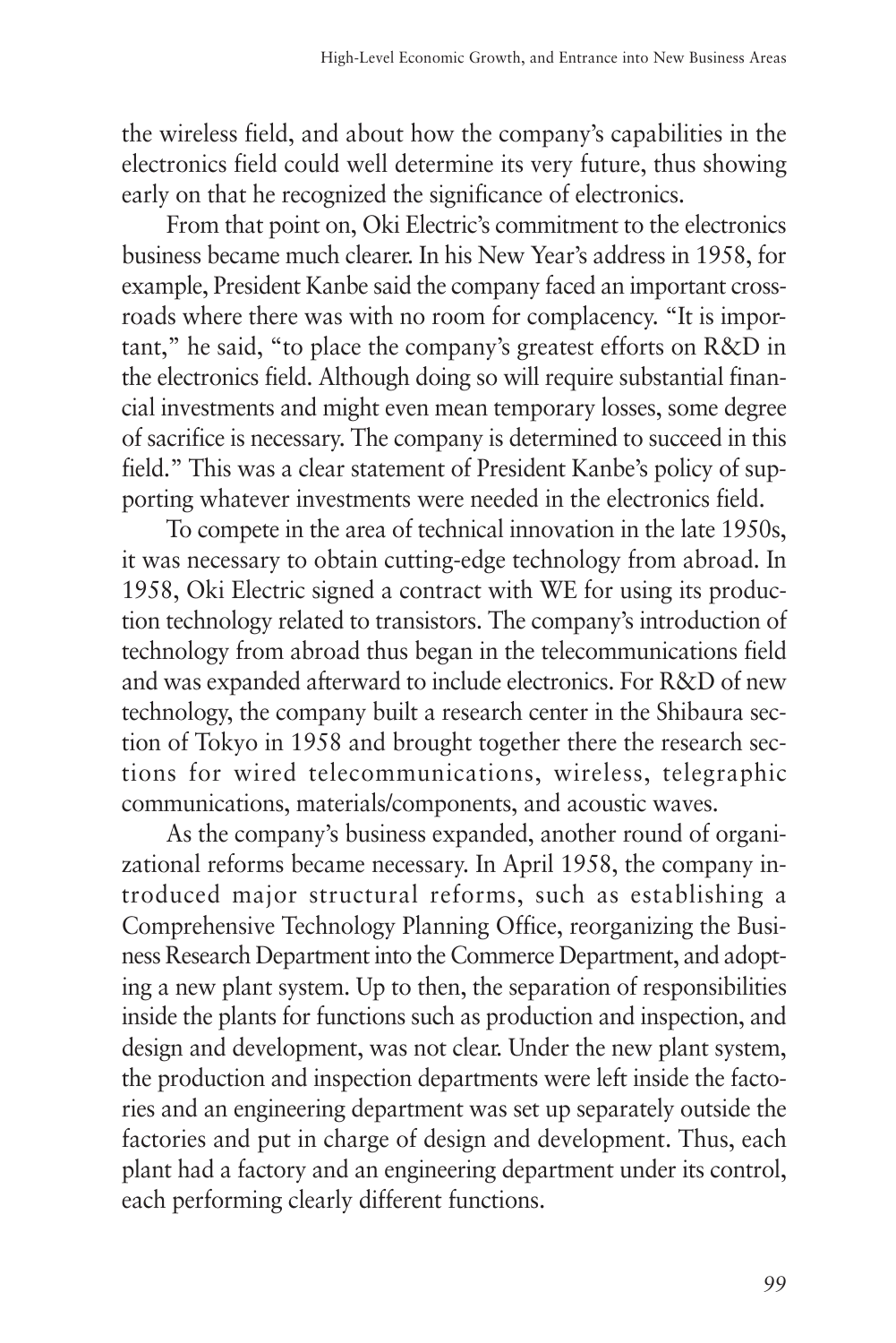Until the late 1950s, the plants in Shinagawa and Shibaura were Oki Electric's main plants. Starting in 1958, however, when the Takasaki Plant was built in Gunma Prefecture, the company adopted an aggressive policy of building new production facilities on the fringe of the Kanto region around Tokyo. With the Takasaki Plant exclusively producing computer I/O devices, a plant was built in 1961 in Hachioji, west of Tokyo, for producing semiconductors, and another in 1962 in Honjo, Saitama Prefecture, for mass-producing Type-600 telephones. Because of this concentration of capital investments in production and R&D facilities, Oki Electric's tangible fixed assets expanded 3.5-fold in five years, from about 1.4 billion yen at the end of March 1956 to 5 billion yen at the end of March 1961.

In 1959, Oki Electric increased its capital to 2.16 billion yen. It also issued its first corporate bonds that year. Its borrowings increased in line with its increased capital investments, and its owned capital ratio thus decreased from 46.8 percent in 1955 to the 20 percent level in 1960. At the board of directors meeting held in February 1959, a tentative goal of 10 billion yen or more in annual sales was set "to ensure the company's future growth." In order to reach this goal, the board adopted a clear policy of "concentrating all measures on reaching the goal of 10 billion yen in sales, and prioritizing the expending of funds for production, technology, research, and sales, items directly linked to achieving that goal. Expenditures for all other items will be temporarily suspended."

#### **Shift toward domestic production of crossbar-switching systems**

One of NTT's initial goals in the early 1950s, after its establishment as a public corporation, was developing the technology that would allow automatic dialing and immediate connection to any telephone in Japan. The research into, and development of, domestically made crossbar-switching systems was thus made a priority task. When immediate toll call service began, with subscribers calling long distance between large cities and being directly connected to the other party, it was quickly realized that the step-by-step switching system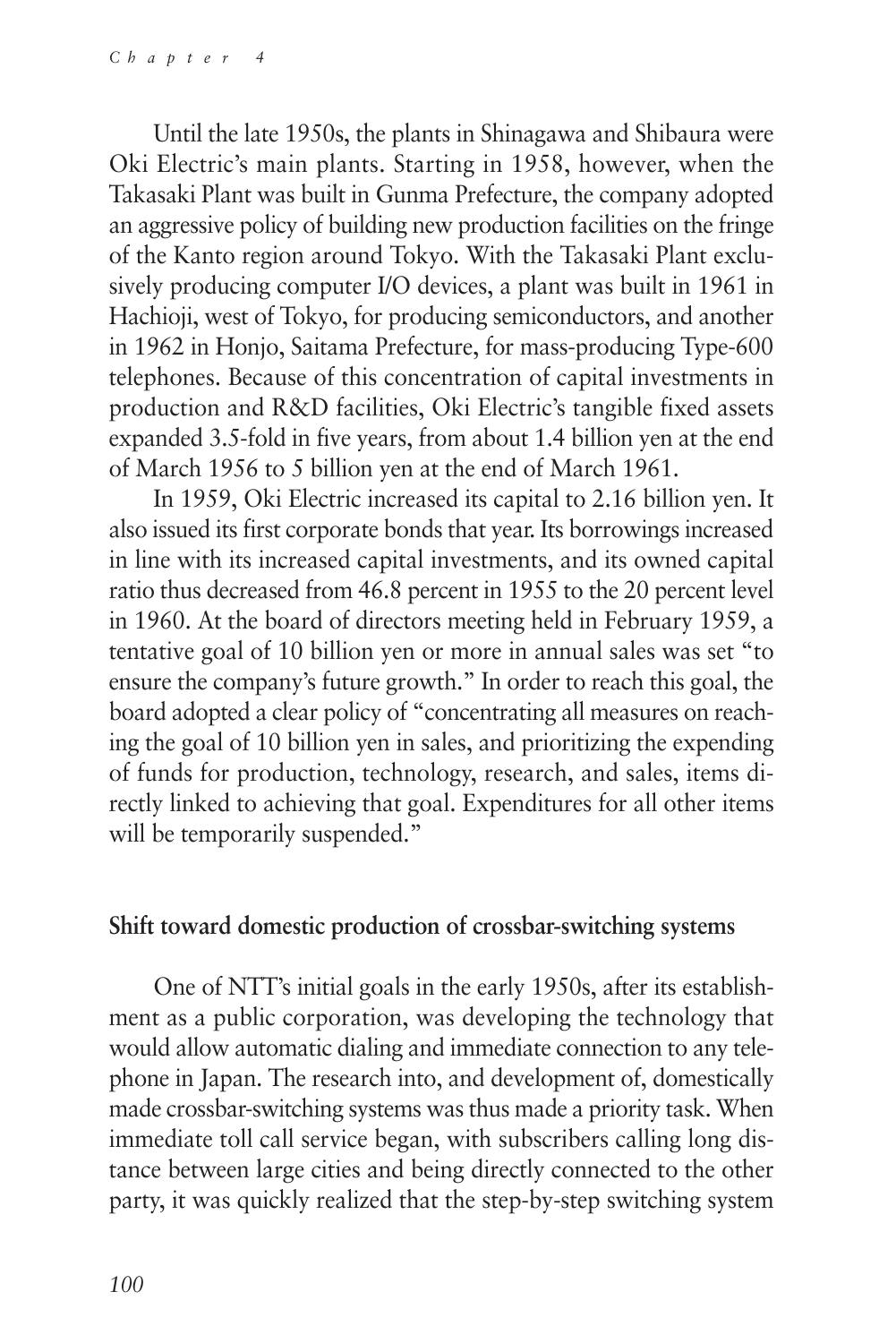being used could not process all the calls. After studying switches used in the advanced countries, NTT concluded that crossbar-switching systems were needed in Japan.

The crossbar-switching system was invented in Sweden and advanced upon in the U.S. NTT decided to import various exchanges made overseas, experiment with them, and select the one most appropriate for production and use in Japan. After its first round of experiments, NTT decided that its final selection would be between the crossbar-switching systems of WE and Kellogg in the U.S. and Ericsson in Sweden. Oki Electric was familiar with all those systems but favored Ericsson's because it was compact and economical, making it more appropriate for the Japanese situation. In 1953, therefore, the company started at its Shinagawa Plant to produce experimental crossbar switches and relays like those of Ericsson. It completed experimental products one year later, in 1954. After testing, Oki Electric found not only that the Ericsson-type crossbar switch had cost advantages over other systems but also that it could use almost as is the production facilities it already had for Strowger-type exchanges.

While preparing the experimental switch and relay, Oki Electric invited Ericsson representatives to Japan. NTT also showed an interest in the Ericsson crossbar exchange and suggested using it experimentally at several telephone offices, including the Ome Office. Ericsson, however, decided not to participate in the project, and its crossbar exchanges were thus not used. NTT, meanwhile, had continued joint research with NEC of WE-type crossbar exchanges at its Electrical Communication Laboratory from 1953. In that situation,



*Crossbar exchange*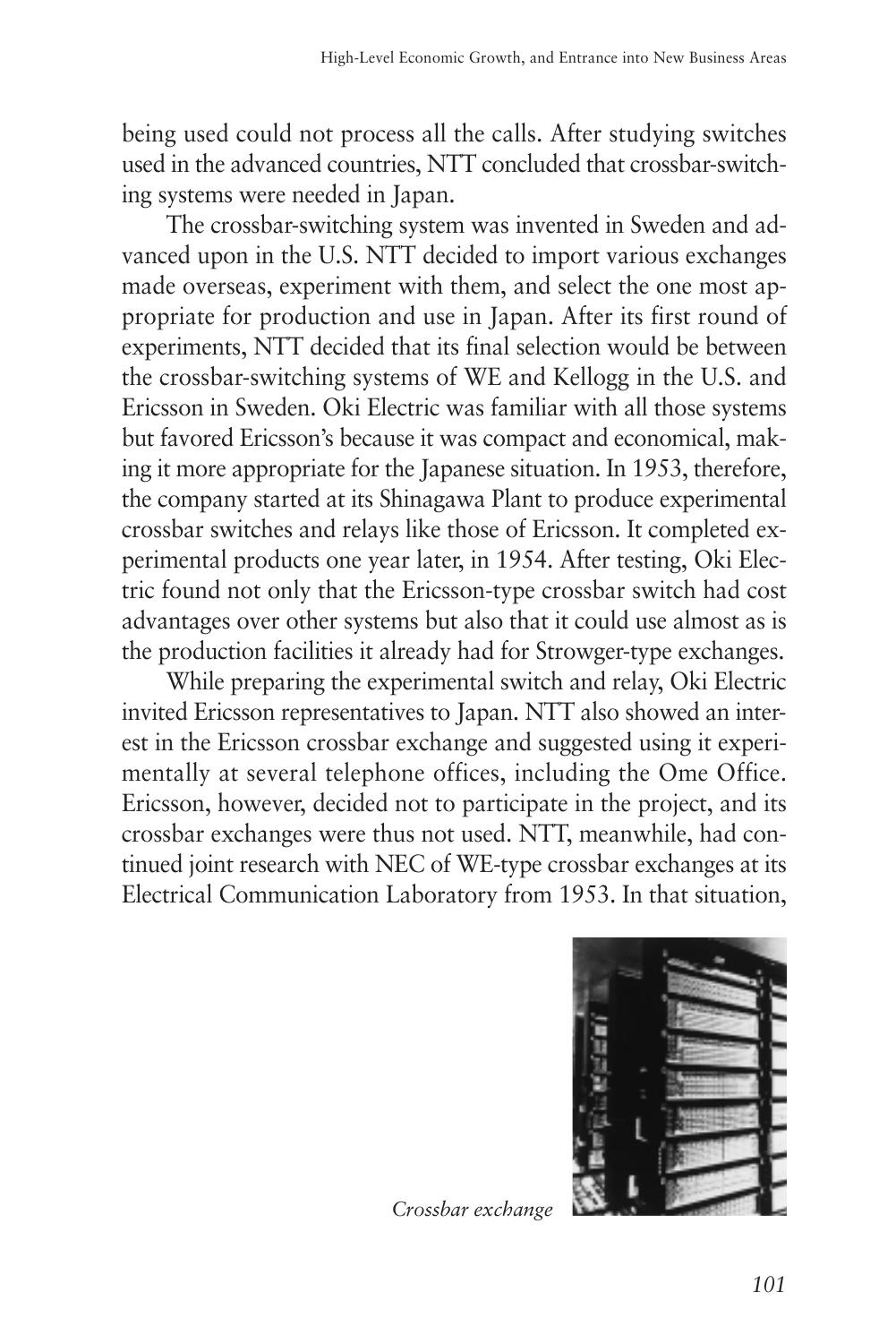Oki Electric sent engineers to the U.S. to acquire technical competence on WE's crossbar exchange, and at the same time produced and sold small Ericsson-type crossbar-switching systems. Also, because the type of crossbar-switching system was not stipulated for PBX use, Oki Electric was the first to produce Ericsson-type exchanges for commercial use, producing an exchange with 100 lines for in-house use in January 1956, prior to NTT's announcement of the type to be used for public telephone offices.

In February 1958, NTT announced its specifications for the type of crossbar-switching system it wanted to have produced domestically. As expected, it was to use the WE-type crossbar switch and wire spring relay. Oki Electric immediately turned to producing crossbar exchanges to meet NTT's specifications. Since production required the use of WE patents, Oki Electric entered into a patent licensing contract with WE in 1959 for production of crossbar exchanges. In April 1960, Oki Electric received NTT's official authorization for the WE-type switch and relay it was producing. But even while waiting for NTT's authorization, Oki Electric had moved forward with construction of a production facility inside the Shinagawa Plant for exclusively producing crossbar exchanges. The end of 1960 saw completion of the first and second stages of construction. The third stage was completed in 1963, making the plant ready to begin massproducing the exchanges.

In 1960, the Shinagawa Plant successfully produced C41 and C51 crossbar exchanges—the standard type for local calls—and installed them in about a dozen domestic telephone offices in 1961. These standard exchanges were developed in an NTT joint research project that included the four major exchange manufacturers—Oki Electric, NEC, Hitachi, and Fujitsu. The three main themes for the project were to make the switches economical, expandable (in capacity), and power conscious. Development of the C400, completed and delivered in 1966, was likewise a result of joint research by the same four companies. Oki Electric's production of crossbar-switching systems expanded steadily, recording a 50 to 60 percent increase in orders in the fiscal year ending in March 1965 year-on-year. The first switch Oki Electric sold was an Ericsson-type for use at the Ryuo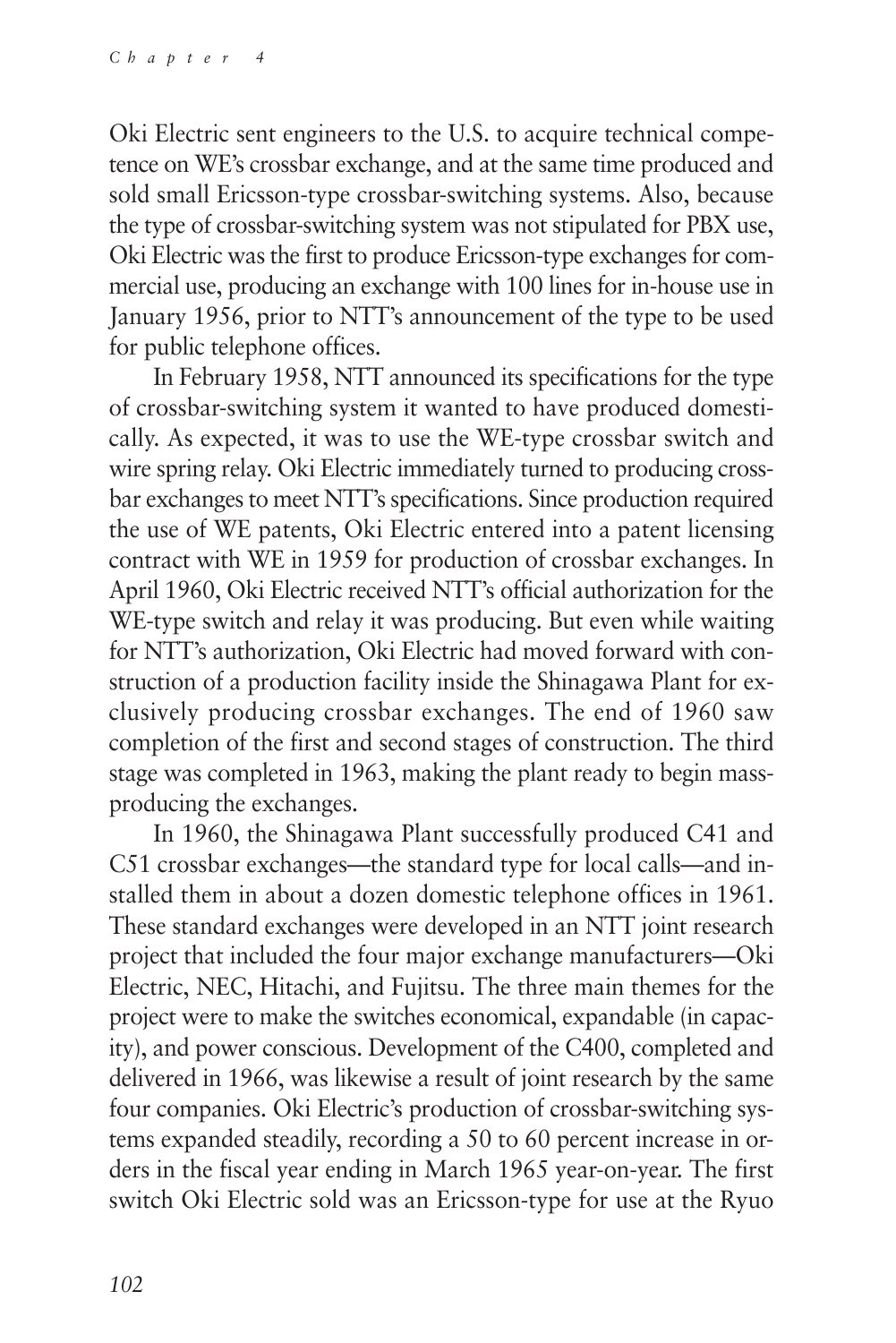Station in Tokyo. Counting only the models supplied to NTT, Oki Electric delivered a total of over 70 sets.

#### **Start of transistor research**

William B. Shockley and other researchers in Bell Laboratories in the U.S. invented the transistor in December 1947. The September 6, 1948, issue of *Newsweek* magazine carried an article on the invention. Although Oki Electric was also interested in news about the transistor, a serious problem in the early stages was the transistor's low production yield. General Electric and RCA of the U.S. began marketing transistor products from around 1952, nearly five years after the invention, marking the start of the transistor industry. Tokyo Telecommunications Engineering Corporation (today's Sony Corporation) was one of the first companies in Japan to produce transistor products for commercial use. It acquired a transistor-manufacturing license from WE in 1954 and produced its own transistors, eventually putting on sale the world's second transistor radio.

In 1956, researchers in the materials research section of Oki Electric tackled the development of a germanium transistor. Their focus was the application of transistors to electronic telephone exchanges. They took turns lecturing to each other about Shockley's paper on the transistor, and the youngest were sent to study at Tohoku University and at the Electric Technical Laboratory of the Ministry of Internal Trade and Industry (MITI) for advanced semiconductor research. Their studies there began with the generation of germanium crystals. At the time, the trend in transistors was already shifting from pointcontact type to the growing junction type. Oki Electric, however, decided to concentrate its development efforts on the even further advanced alloy junction transistor. But to produce alloy junction type germanium transistors, alloy junction technology was needed, as was the technology for making homogeneous monocrystals with a high level of purity. In the summer of 1958, Oki Electric succeeded in producing a "Ten Nine" monocrystal, so called for its ultrahigh level of purity—99.99999999 percent. It also successfully produced an alloy junction.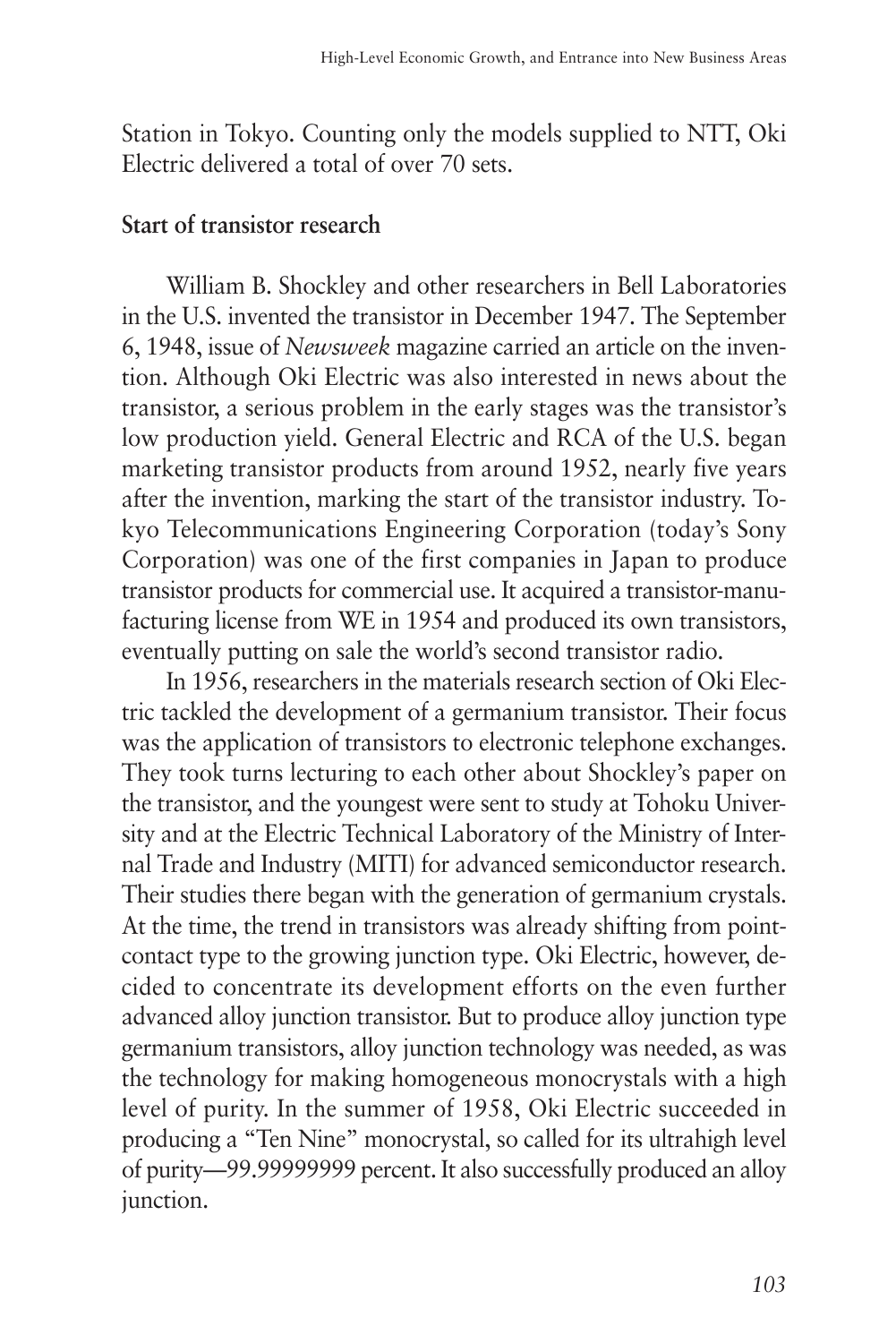Besides developing transistors for electronic exchanges, Oki Electric also produced transistors for use with carrier equipment. The time was fast approaching, therefore, for Oki Electric, one of the latecomers in producing transistors, to tackle full-scale transistor production. To do this, the company first of all built a transistor pilot plant in its Shibaura Plant in 1959, at the same time concluding patent licensing contracts for transistors and diodes with WE and RCA. The company also bought a huge 122,100-square-meter plot of land in a suburb of Hachioji, and began building an exclusive semiconductor mass-production plant. Construction was completed in June 1961. Because transistor production required an ultra-clean environment, with absolutely no dust or other impurities in the air, the Hachioji Plant had no windows and the employees wore dust-proof clothing. The transistors produced at the plant were used at first solely for inhouse production. NTT also qualified them for use in carrier equipment that Oki Electric produced at its Shibaura Plant.

Just prior to the start of operations at the semiconductor plant in Hachioji, a group of Oki Electric's employees visited the production plants of U.S. semiconductor manufacturers. There they were surprised to see not germanium but silicon transistors being produced. Upon hearing that news, researchers at the Hachioji Plant immediately turned to developing epitaxial planar type transistors, the cutting-edge even among silicon transistors. But because a new type of transistor had to be produced, new technology also had to be introduced. For that purpose, Oki Electric concluded technical ties in October 1961 with General Instruments Corporation (GIC) in the U.S.



*Aerial view of Hachioji Plant*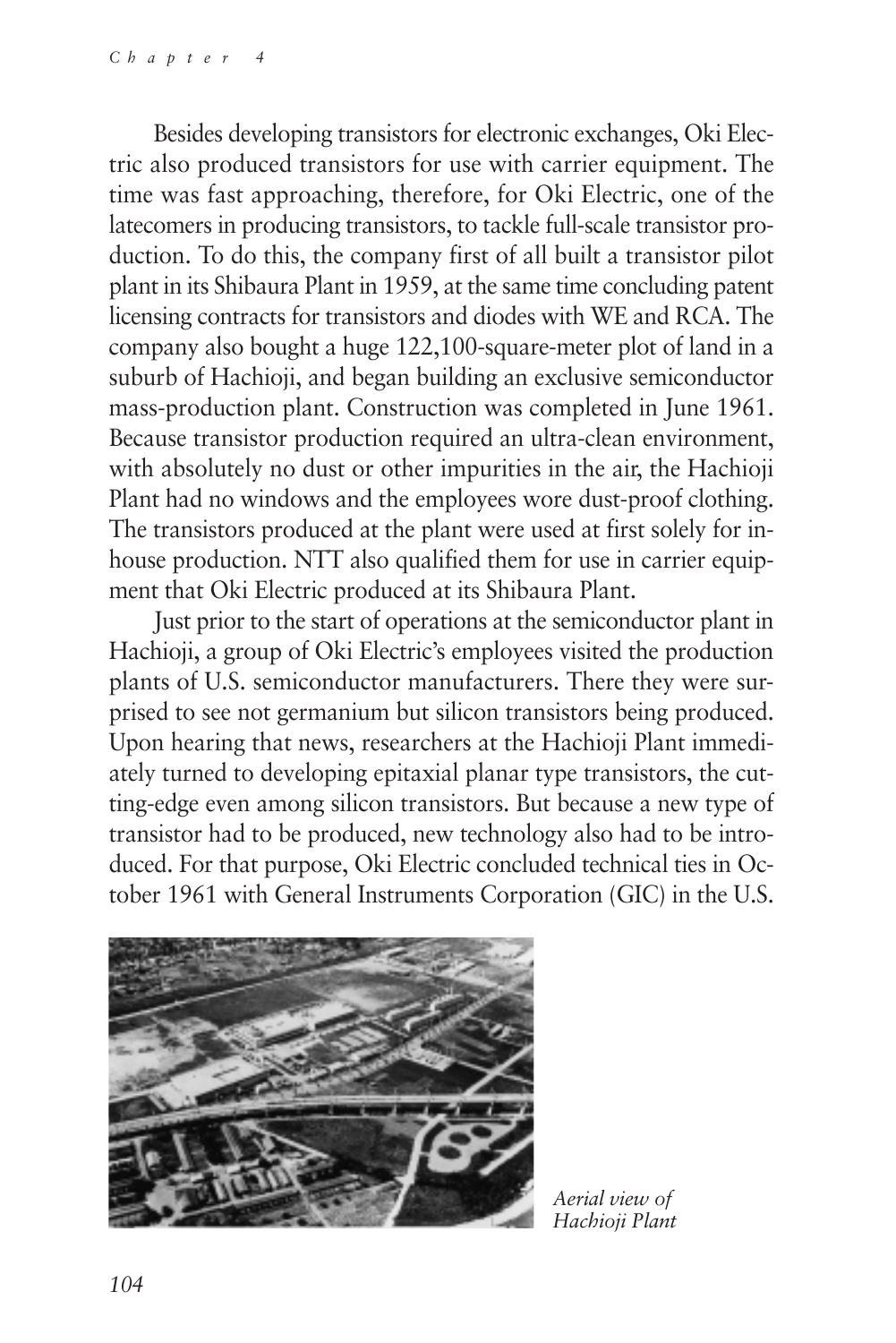Full-scale production of the epitaxial planar type silicon transistors began at the Hachioji Plant in mid-1963; the products received NTT's qualification in 1966. The silicon transistors produced in Hachioji reached the highest quality and performance levels seen in Japan. In 1965, Oki Electric was producing over 100 different kinds of semiconductor products.

### **Development of millimeter wave magnetron**

Another area Oki Electric began new research into was electron tubes. Microwave applications were enjoying great popularity at the time, and Oki Electric and other manufacturers were tackling research for making wavelengths shorter. As wavelengths became shorter, more multiplex transmissions became possible in communications. As well, higher resolutions became possible in radar transmissions. From the spring of 1955, Oki Electric's researchers struggled with development of millimeter wave electron tubes. At the end of 1955, the researchers succeeded in creating a magnetron—a high-power, ultra-high frequency electron tube oscillator—that generated millimeter waves 7mm in wavelength.

Next, in April 1958, Oki Electric developed a klystron electron tube that generated continuous millimeter waves, making it possible to use millimeter waves for transmission. Success in developing a klystron tube reflected positively on Oki Electric's reputation in this field. One after another, orders and requests for information came from leading corporations and research institutions in the U.S., such as Bell Labs, RCA, Hughes, NASA, COMSAT, Lockheed, and Douglas. Orders also came from prestigious universities. After being used



*Millimeter-wave klystron*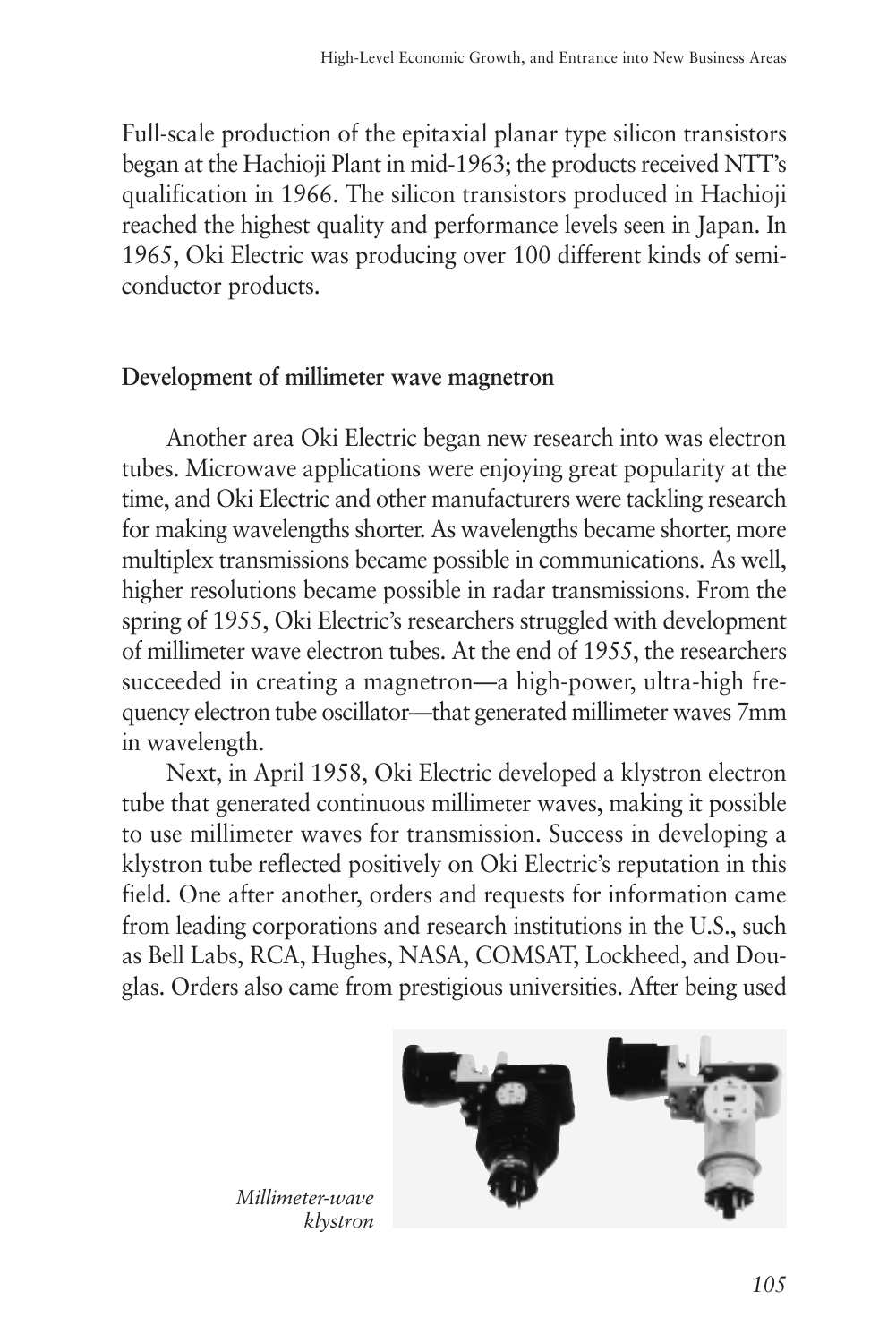in ground stations for the Telstar communications satellite in 1962, klystron tubes from Oki Electric came to be used in many other satellite ground stations, demonstrating to the world the company's high technical competence.

In April 1961, Oki Electric began construction of a production facility inside the Hachioji Plant for exclusively producing millimeterwave electron tubes. Production operations began in May 1962. Magnetrons produced there were installed in 1964 for use as the harbor radar for the Port of Osaka. This was Japan's first 9.2mm millimeter-wave radar, and its resolution was far superior to microwave radar used previously, thus contributing substantially to ship navigation safety. Oki Electric's millimeter-wave electron tubes were highly evaluated for their high power, high stability, and long life. The company produced a line of about 60 of these electron tubes, including millimeter-wave magnetrons for harbors and airports.

The development of millimeter-wave electron tubes tied directly to the development of radar technology, a research area in which Oki Electric engineers had made progress after the war. Radar technology led to the development of new products such as radar rain gauges and cloud detection radars. Weather experts knew that if radar reflectivity could be used to calculate rainfall rates it would be possible to quickly estimate rainfall distribution within a 10-kilometer radius of where a radar rain gauge was placed. From the viewpoint of avoiding potential disaster from heavy rain and flooding, the demand for such radar was substantial, especially from electric power companies and the waterworks bureaus of local governments. After hearing an explanation of these applications, management at Oki Electric quickly approved the development of a radar precipitation measurement system. The CPM6 radar rain gauge was completed in 1961.

### **Oki Electric: manufacturer of peripheral devices**

High-level economic growth brought with it an expansion of business activities. As organizations and the volume of administrative operations burgeoned, business enterprises took the lead in pro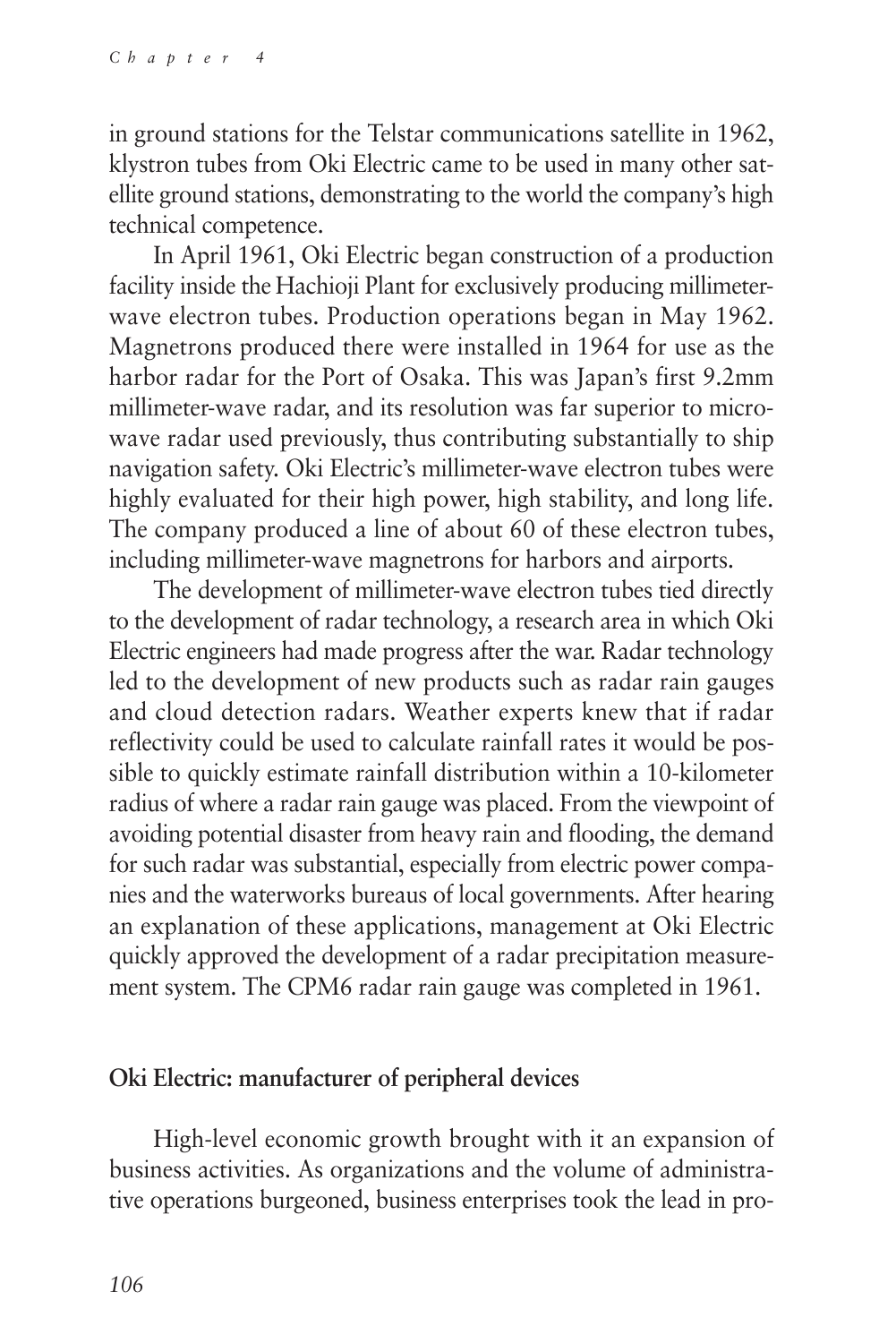moting management reform and the streamlining of administrative operations. Among businesses with large numbers of customers, for example, such as financial institutions and electric power companies, the use of punched card systems (PCS) spread. Eventually, some companies began using integrated data processing (IDP), a system that connected head offices with branch offices and production plants via a telex network. IDP systems allowed the integrated processing of paperwork such as order forms, invoices, and shipment and billing requests.

In response to the emerging needs of corporations, Oki Electric began producing and supplying high-quality business machines. Two good examples are the Teletypewriter, a page teletypewriter put on sale in 1953, and a Perforation Typewriter developed for Fuji Steel in 1956. The Perforation Typewriter won an especially favorable reputation, and, coupled with energetic sales efforts, special models were produced according to the specifications of each corporate customer. Another popular machine produced around the same time was a converter that automatically made a tape from a punched card or a punched card from a tape. The company also began developing a teletypewriter that could handle Chinese characters. Existing teletypewriters could only handle kana, the Japanese phonetic symbols, making the text difficult to read. The printouts could not be used as is for official documents or report documents. The original teletypewriter the company developed handled 2,500 characters. Some of its main customers were the Ministry of Foreign Affairs and newspaper publishing companies. This teletypewriter was developed further to handle 5,000 Chinese characters, and was exported to Taiwan. Based on the English-Japanese teletypewriter, another machine was later developed for use with the Korean writing system.

On seeing how the in-house production of transistors, the domestic production of computers, and the move in government offices and corporations to automate the flow of paperwork were affecting business, Oki Electric concluded that the demand for peripheral equipment, such as perforation typewriters, was certain to grow in the future. The company also believed that with the diffusion of IDP systems, a teletypewriter network would eventually spread through-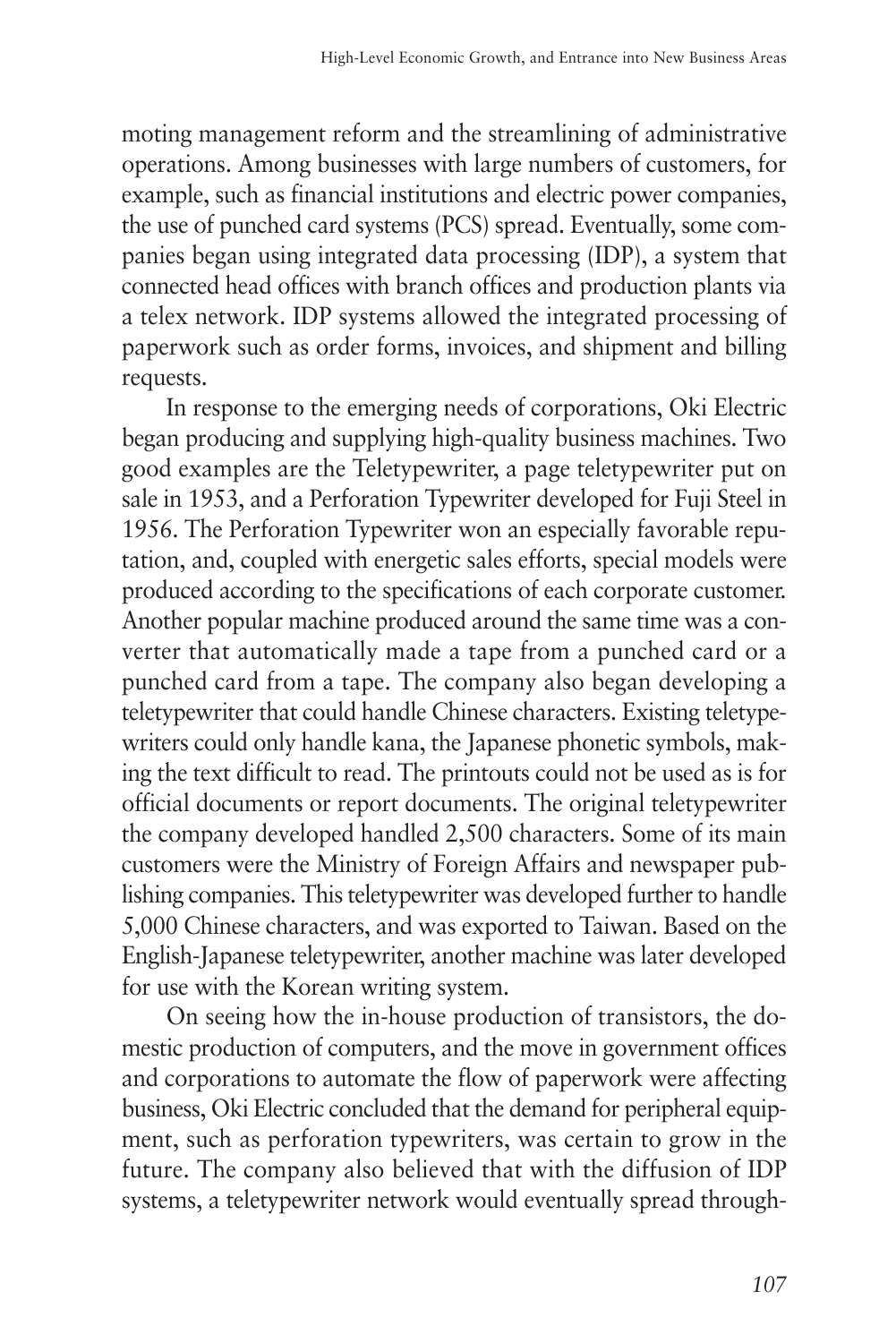out the country. It was felt that a production plant for manufacturing data processing equipment should be built, thus clearly indicating the new path Oki Electric intended to follow. At the time, the municipal authorities in Takasaki, Gunma Prefecture, were earnestly inviting Oki Electric to locate a production plant in their city. A plot of land about 50,000 square meters in size was available in the Shingokancho section of the city. The first-stage construction of the new plant in Takasaki was completed in November 1958 at a total cost of 1 billion yen.

Even as the Takasaki Plant was fitted with the most up-to-date production equipment, researchers at Oki Electric developed various data processors for production at the plant. The production lines at the Takasaki Plant had three times the output capacity of the Tomioka Plant, and produced a steady stream of new products. The first product produced in volume at the plant was a telex network, comprising a tape-type transit exchange and teletypewriters. At the time, there was a critical need for an automated system that would allow financial institutions to connect their head offices with their network of branches in order to quickly process exchange transactions. A move thus emerged, centered on financial institutions, to install online sys-



*Aerial view of Takasaki Plant*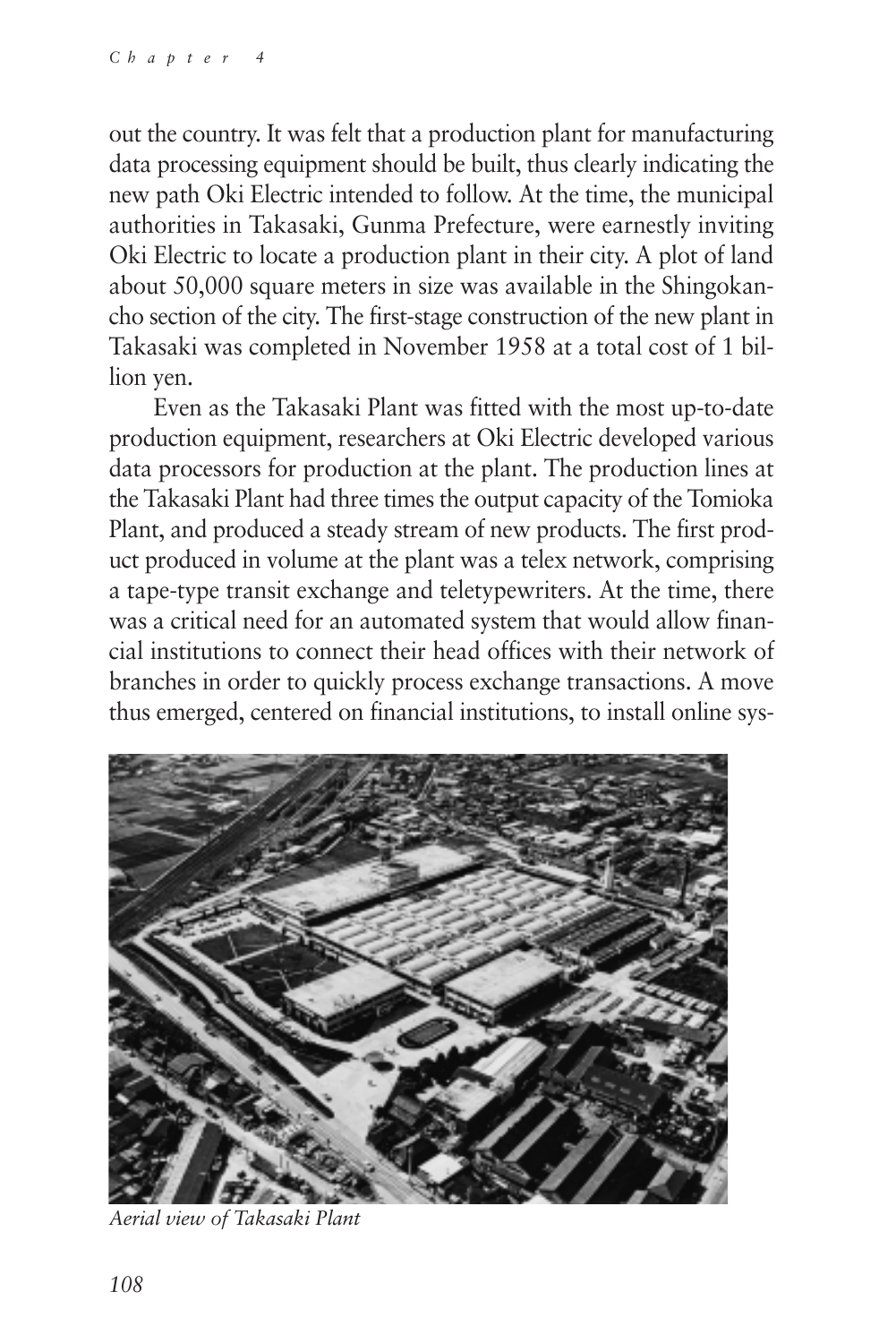tems for processing administrative operations. This was the so-called first generation of online banking systems. A demand emerged to build online systems using a telex network. Oki Electric quickly responded to this demand.

Not only did the telex network for financial institutions have to be tailored to the paper forms each company used but also each bank wanted its network to be more advanced and multifunctional than that of its competitors. Production thus began after receiving a confirmed order. In 1958, Oki Electric delivered an automatic telex network to the Hokkaido Takushoku Bank. Orders from other financial institutions followed one after the other. At its peak, Oki Electric's market share for telex networks reached 90 percent.

Oki Electric developed several new products in 1958, such as a belt line printer, a photoelectric tape reader, and a general-use I/O device. The line printer surprised those in IBM's printer division. Unlike serial printers, which printed one letter or number at a time, the highspeed line printer printed a line at a time. At the time, drum type printers that distributed the fonts on a drum were the mainstream printers. Oki Electric engineers were the first to develop a belt line printer, in which the fonts were arranged on a belt. The belt line printer printed 600 lines a minute, and did away with the problem of printing jumping up and down the way it did with drum type printers. IBM rated the line printer highly and approached Oki Electric with an offer of joint research.

The offer from IBM, the world's largest computer manufacturer, for joint research said much for the high level of Oki Electric's technical competence. Oki Electric accepted the offer, and afterward the two companies conducted joint research for about three years, mutually exchanging technology from their strongest areas. They also produced experimental products, and checked their performance. Oki Electric learned much from IBM during the period of joint research, including about computers and about IBM's strict quality control standards. The belt line printer was displayed at the First International Federation for Information Processing Exhibition Automath '59 in Paris in 1959. It attracted international attention for its innovative mechanism, accurate operation, and high speed.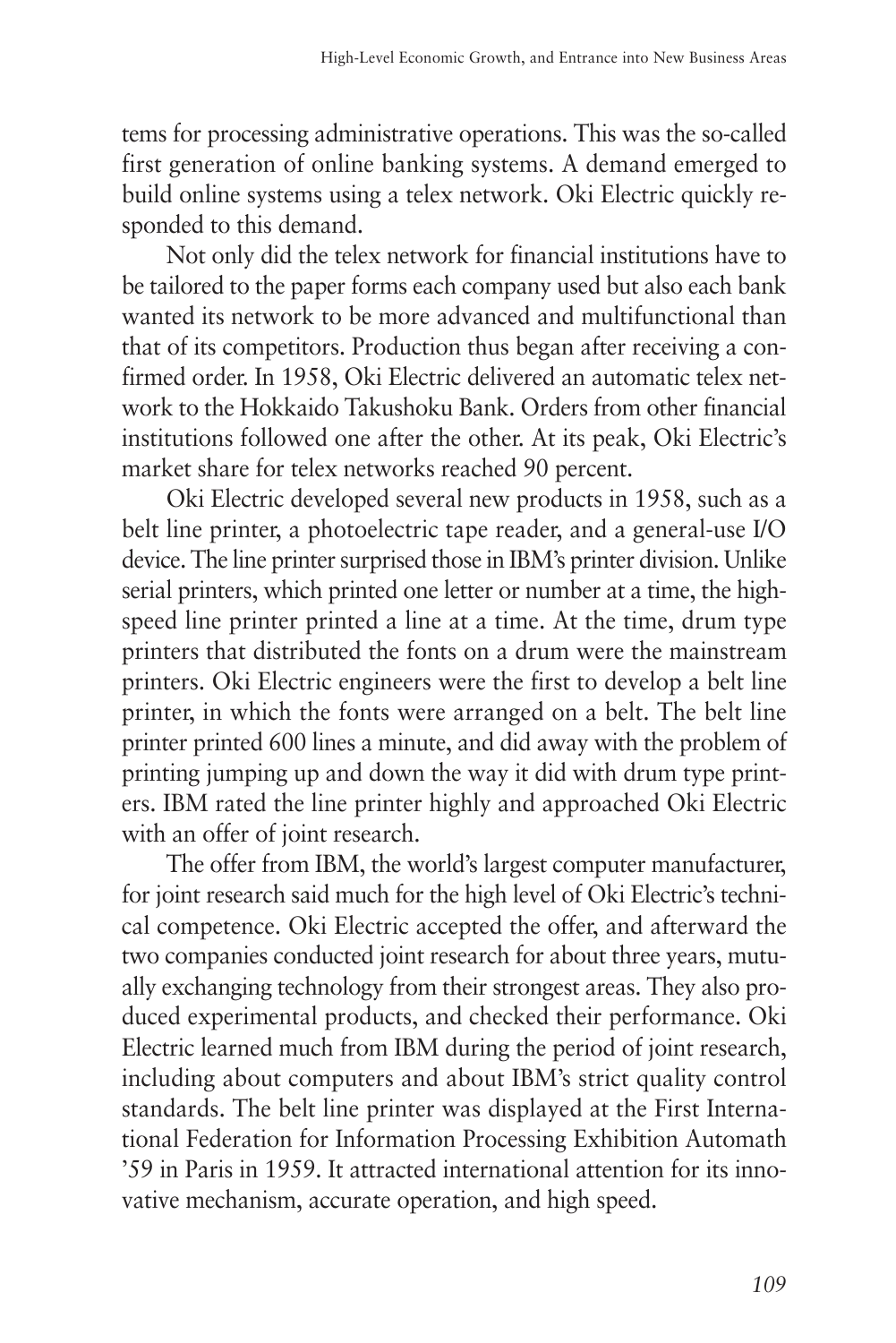# *3. Business Expansion, and Slowdown in High-Level Economic Growth*

#### **Managerial reform and recession of 1965**

As the demand for telephone service increased, NTT drastically amended and expanded its second five-year telephone expansion plan (April 1958-March 1963). The plan's expenditures swelled to 620 billion yen as NTT moved to add 2.14 million new subscribers, 100,000 more public telephones, 7.7 million trunk lines, and 538 telephone exchanges. But even with these upward adjustments, supply could not keep up with demand, and the backlog increased to 1.01 million applications. Service was improved, however, with the percentage of immediate connection of toll calls increasing to 75 percent from its former 47 percent. NTT was thus approaching its goal of providing telephones that connect immediately to all other telephones. At the completion of the second five-year plan, NTT then put its third five-year plan (April 1963-March 1968) into effect. These successive telephone expansion plans created a tremendous demand for telecommunications equipment, and led to the development of crossbar-switching systems and the Type-600 telephone.

Oki Electric's organization and workforce both expanded with the increase in its business due to the high-level economic growth, and it gradually became necessary to speed up business operations and clarify responsibilities. The company took its first step in February 1960 when it clearly stipulated the lines of authority for each job title, starting with the president and including managing directors and general managers. This step resulted in a company-wide power shift. Next, in October 1961, it established new provisions for the executive committee, thereby creating a system for quicker decisionmaking. After the Takasaki, Hachioji and Honjo plants were built, moreover, this system was improved to allow the comprehensive management and operation of all business offices and plants. A streamlining of management procedures was also gradually implemented,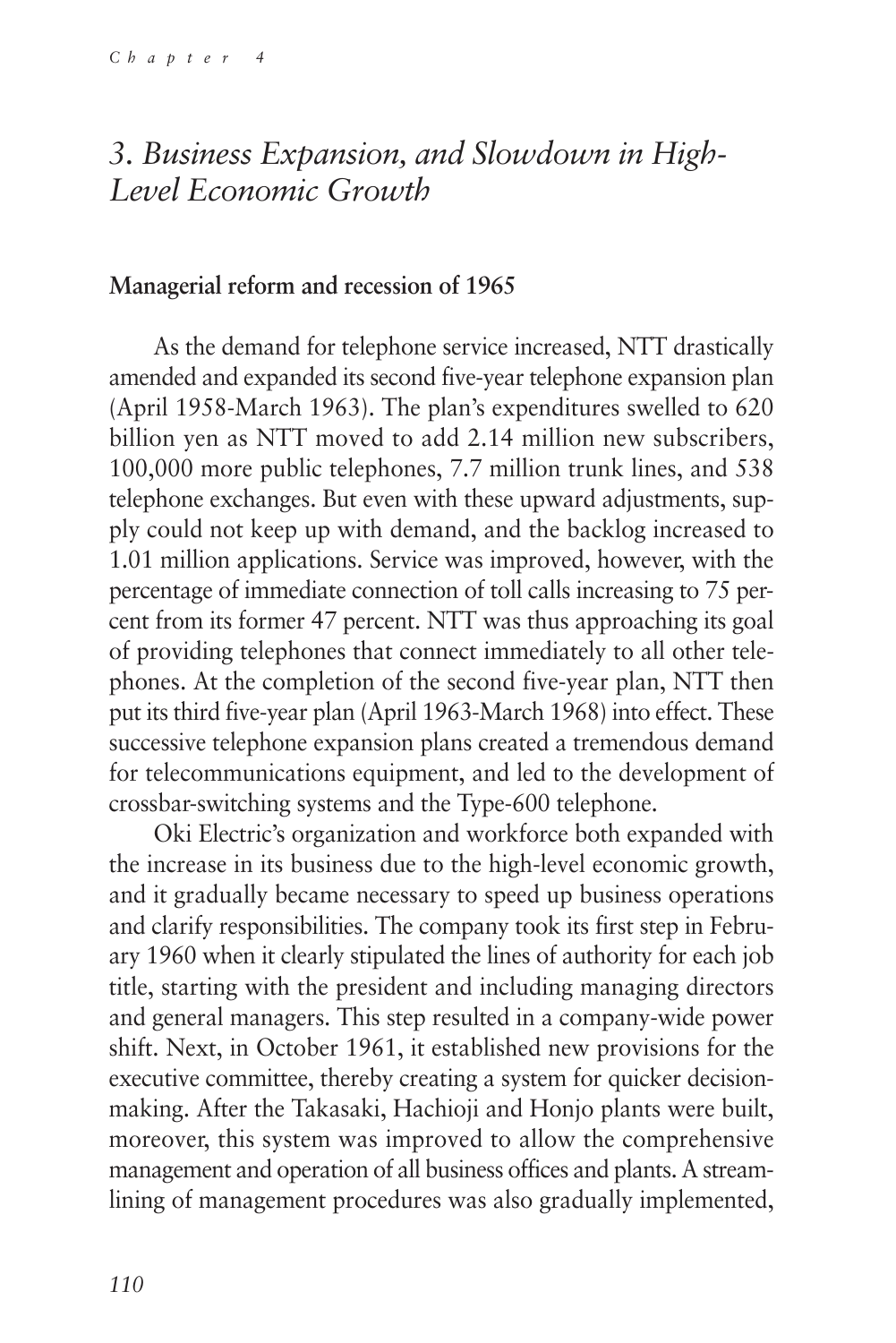such as automating in-house administrative operations and establishing a comprehensive budget system. The company marked the 80th anniversary of its founding in November 1961, and on that occasion moved its head office to the Shin Toranomon Building in Tokyo's Minato Ward.

Once into the 1960s, Oki Electric bolstered its efforts further in the electronics field. In his New Year's greeting in January 1960, President Kanbe spoke about the company's performance in the electronics field as affecting its very existence. "Lagging behind in either the energy revolution or the development of electronic equipment," he said, "could mean our fall into becoming a third- or fourth-rate company. For our company's future prosperity, therefore, I want you to make strenuous efforts now, efforts you will not regret later, to develop products in the electronics field. Our main goal will be to use more electronics in our communications equipment, and to gradually use electronics in other equipment as we move along."

As concrete goals, President Kanbe mentioned developing electronic switching systems and electronic computers, building a transistor plant, establishing other plants to bolster the production of general products, and improving the system for mass-producing crossbar-switching systems. In addition, President Kanbe said the company would achieve its goal of 200 million yen in monthly output from the Takasaki Plant, advance overseas in the area of parts for



*Shin Toranomon Building (1961)*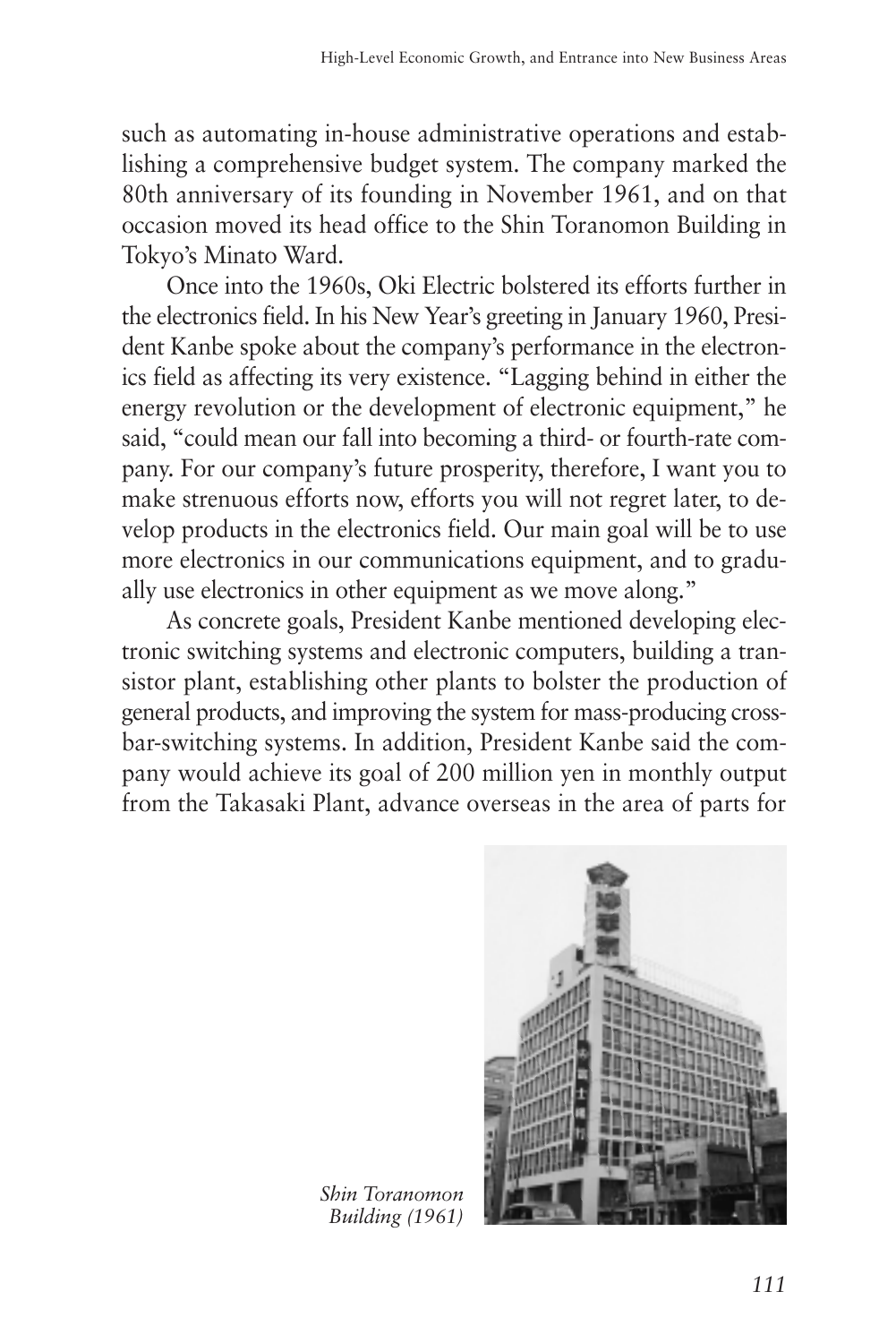telecommunications equipment and electronic products, realize its business goal of 14 billion yen in orders, and bolster reforms aimed at achieving higher efficiency in administrative operations. Oki Electric's business foundation had always been solidly based on the telephone business, but its most important tasks for the future had clearly shifted to electronic products, including business machines made at the Takasaki Plant.

In 1961, the company reorganized its R&D structure. The previous five research centers were broken into 16 groups. Chief among them were telephones, electronic automatic exchanges, computers, applied acoustic equipment, millimeter waves, electron tubes, semiconductors, and electronic components. Another R&D reorganization took place in 1963 when a seven-laboratory system was set up with three principal research themes—electronic automatic exchanges, millimeter-wave communications, and data transmission.

On the financial side, the company increased its capital to 4 billion yen in 1961 and to 6 billion yen in 1962. For the fiscal year starting in April 1960, the company needed about 2.67 billion yen to cover expenditures planned for plant and equipment investments, loans, repayment of debt, and increases in operation expenses. Of that amount, it could only raise about 620 million yen of its own capital. It financed the rest by issuing corporate bonds and borrowing the balance. Between 1959 and 1965, the company issued corporate bonds ten times through its main bank, the Fuji Bank. Although the company's ratio of net worth rose between 1960 and 1962, it decreased to 20 percent in 1965 because of the increased borrowings.

During the first half of the 1960s, Oki Electric established several affiliates with the aim of improving its management efficiency. In April 1960, for example, it spun off its idle Tomioka Plant and made it independent as Tomioka Oki Electric Co., Ltd., with capital of 20 million yen. Because of production increases, Oki Electric's existing plants were running out of space. Tomioka Oki Electric was established mainly to produce mechanical parts under subcontract from the Takasaki Plant. Next, in May 1960, the construction department of Oki Electric was made independent as Oki Electric Installation Co., Ltd., with capital of 30 million yen. This was done to handle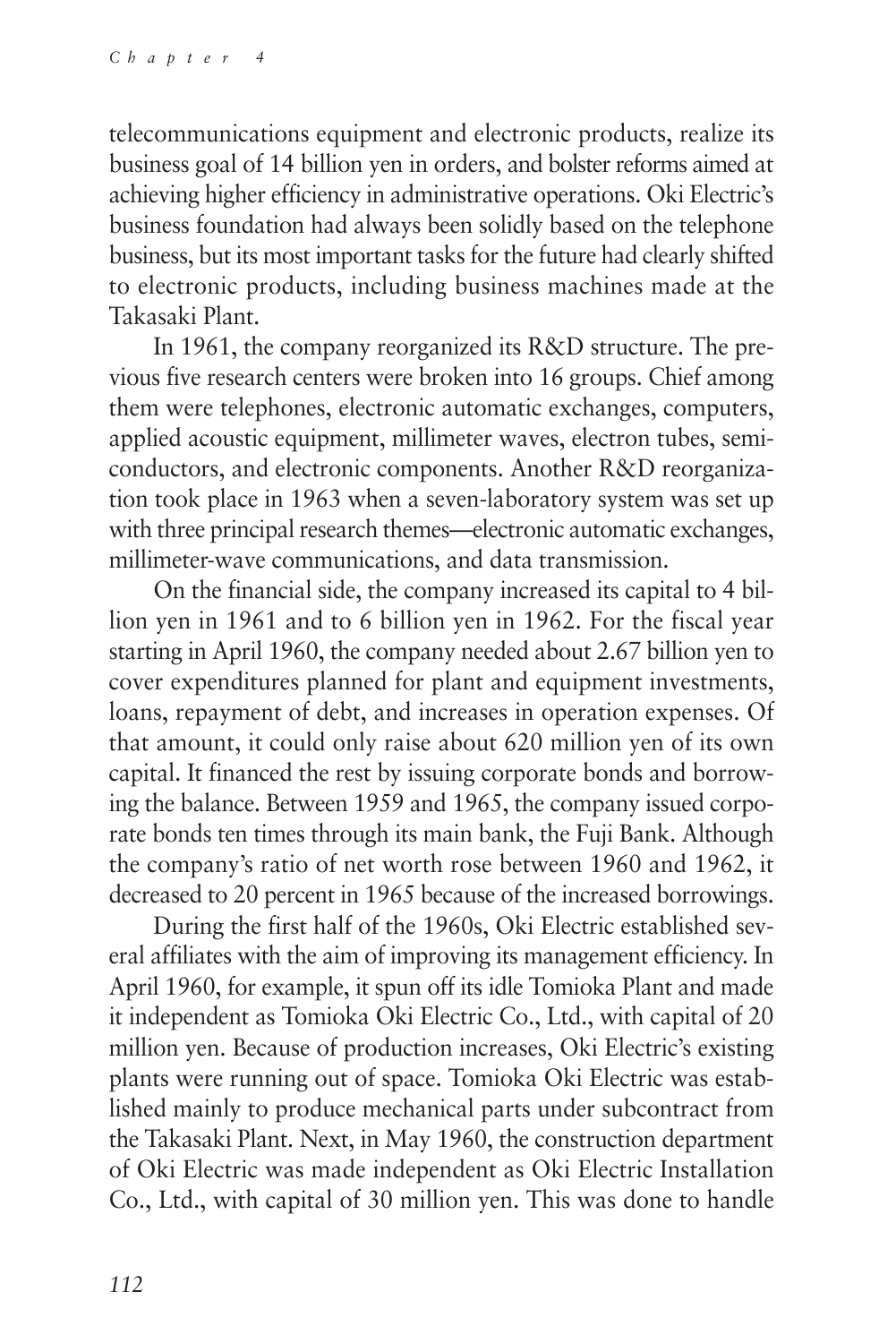more efficiently the increase in orders for the installation of PBX equipment. In another move, in October 1960, the ceramic industry division of the Shibaura Plant was spun off and made independent as Oki Ceramic Industry Co., Ltd., with capital of 8 million yen. Yet another affiliate was set up in December 1961, Tohoku Oki Electric Co., Ltd., established with capital of 200 million yen and about 1,100 employees. It was assigned the production of broadcasting equipment for cable broadcasting systems.

Even as Oki Electric was growing larger, the high-level growth of Japan's economy came to a standstill around the time of the Tokyo Olympics in 1964. That was followed in 1965 by an unprecedented business recession, causing the bankruptcy of some middle-sized corporations and major securities companies. The government overcame the crisis by taking the extreme measure of providing special Bank of Japan loans to companies needing financing. But the recession seriously affected the business of Oki Electric, and its profit rate dropped. In his New Year's greeting in 1965, President Kanbe explained how the company should aim for qualitative improvements. "In general," he said, "the overall performance of a company and its business activities is evaluated by the profits it earns. The fact, however, is that our company has fallen slightly behind other companies over the past few years in its profit-earning capabilities. Frankly speaking, that fact is sufficient for telling us that we still have weaknesses to overcome."

# **Type-600 telephone, and exclusive mass-production plant**

In early 1959, NTT announced a project to develop a more economical telephone with a higher performance to replace the highfidelity Type-4 telephone. The result of that project was development of the Type-600 telephone. Using the same cable thickness, the Type-600 was three times more sensitive than the Type-4. Even if the cable thickness were halved, the Type-600 would still provide sensitivity on a par with that of the Type-4. So it was also possible to cut line construction costs. The Type-600 proved to be indispensable in meeting the goal in NTT's telephone expansion plans of immediate con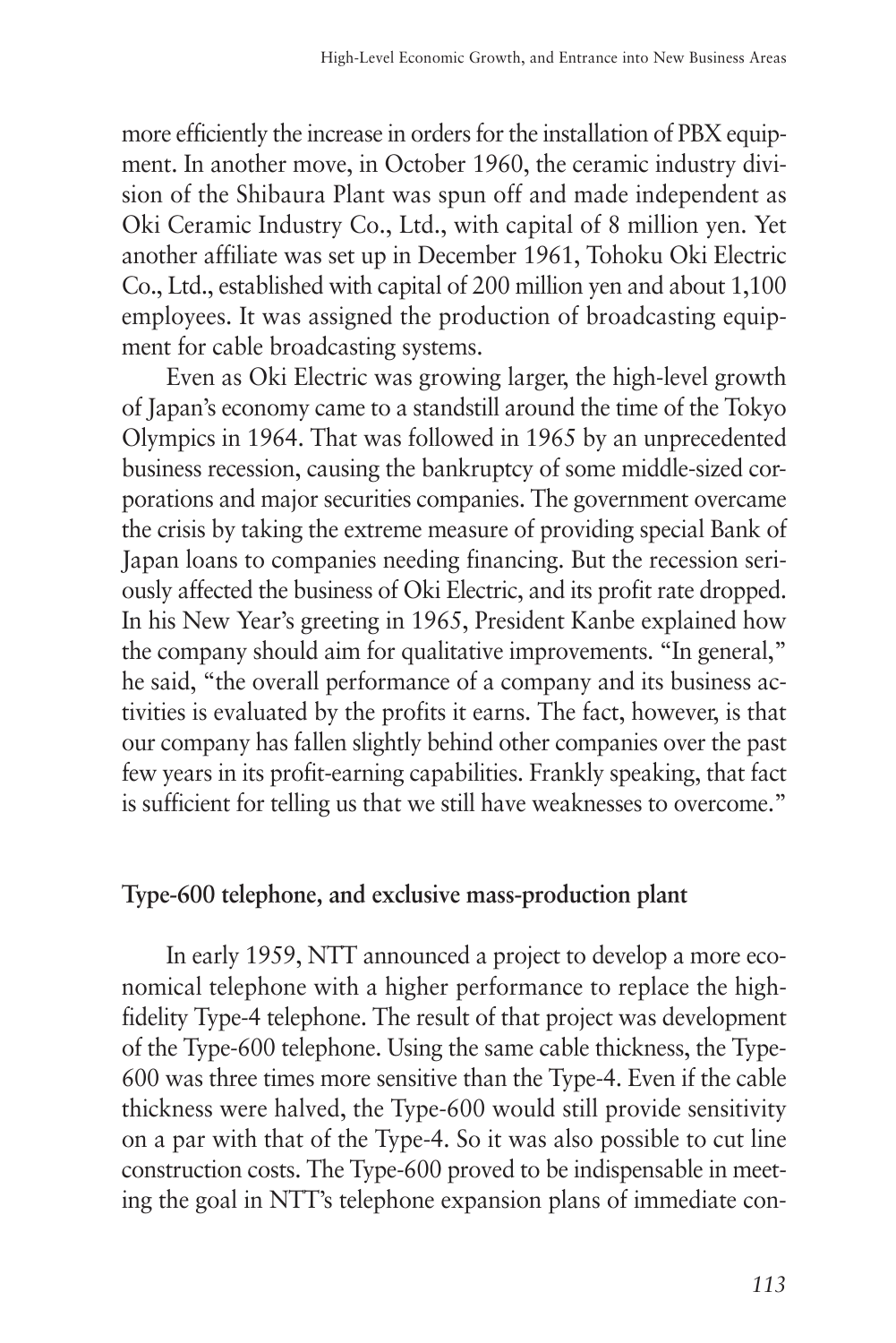nection to any telephone in the country.

In February 1959, NTT assigned Oki Electric the task of producing experimental parts for a magnetic bell for the new telephone. The bell's frequency was lowered below that of the Type-4's bell, making the ring easier to hear, and the bell's structure was simplified to reduce production costs. Oki Electric knew, however, that merely completing the bell according to NTT's guidelines did not guarantee that it would win out in competition with other manufacturers. Also, if the company waited for other companies to complete their task of producing experimental handsets, there would be no time afterward to prepare a mass-production system. Oki Electric thus decided to move ahead and produce its own experimental handset.

NTT opened a design competition for the new telephone, and once again, as with the Type-4 telephone, Oki Electric's design was selected. The new telephone was more compact than the Type-4, and NTT decided to call it the Type-600. NTT then instructed the manufacturers that participated in the project to exchange the parts each had produced and to develop experimental models. Oki Electric had great business expectations for the Type-600 and was determined at all costs to succeed in mass-producing it. To do so, the first step was construction of a mass-production plant. Thus, while moving forward with the production of experimental parts at its Shibaura Plant, Oki Electric began construction in February 1961 of a mass-production plant in Honjo, Saitama Prefecture. The plant site was 132,000 square meters in size, and floor space totaled about 40,250 square meters, making it the largest of Oki Electric's plants at the time.

Oki Electric aimed to make the Honjo Plant one of the world's finest production facilities exclusively producing telephones. Various



*Type-600 telephone*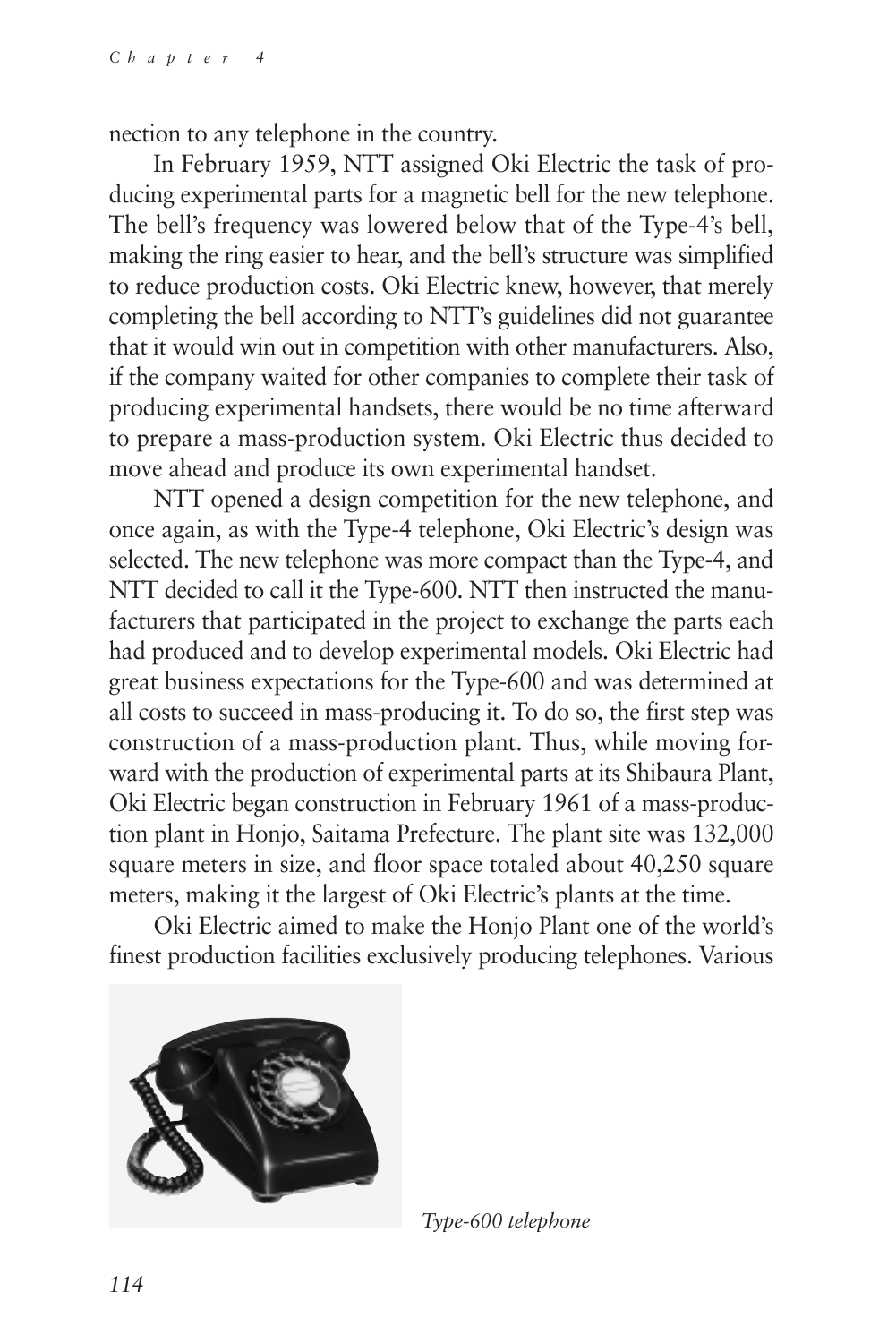innovations were introduced to achieve that goal, including a unique floor layout. In the huge production area, for example, not a single partition was erected, effectively turning the entire building into a single working space to support mass-production. As a quality-control measure, and for dust control, the air conditioning system maintained a fixed temperature and humidity. Also, work processes previously completed manually were automated, and numerical controlled machine tools were used widely. In a mass-production system, of course, when defects are found during the inspection process, it could mean that a large volume of defective products had been manufactured. To prevent defects, therefore, product quality was maintained by adopting a field management system, with personnel at the worksites directly coordinating production and making measurements.

The transfer of production processes from the Shibaura Plant to the Honjo Plant was completed in April 1963, and training production began. At first, telephones were assembled using the parts manufactured at the Shibaura Plant. Even so, training new, young employees sufficiently to get production running smoothly required great efforts. In particular, the belt conveyor system introduced at the Shibaura Plant for assembly line operations was adopted on a full scale at the Honjo Plant, a first-time experience that caused all sorts of minor problems.

Four months after the telephone production operations were transferred to the Honjo Plant, in August 1963, NTT announced its specifications for the Type-600 telephone. Because Oki Electric built the Honjo Plant and conducted training production on speculation, it was prepared to make a sacrifice. Fortunately, however, NTT's specifications fit the company's production operations nicely and it was thus able to begin all-out production far earlier than the other companies participating in the project. Three months after NTT announced the specifications, in November 1963, trucks loaded with the first Type-600 telephones for delivery to NTT left the Honjo Plant and headed for Tokyo. Large banners, draped on the sides of the trucks, read: "Type-600 telephones made by Oki Electric."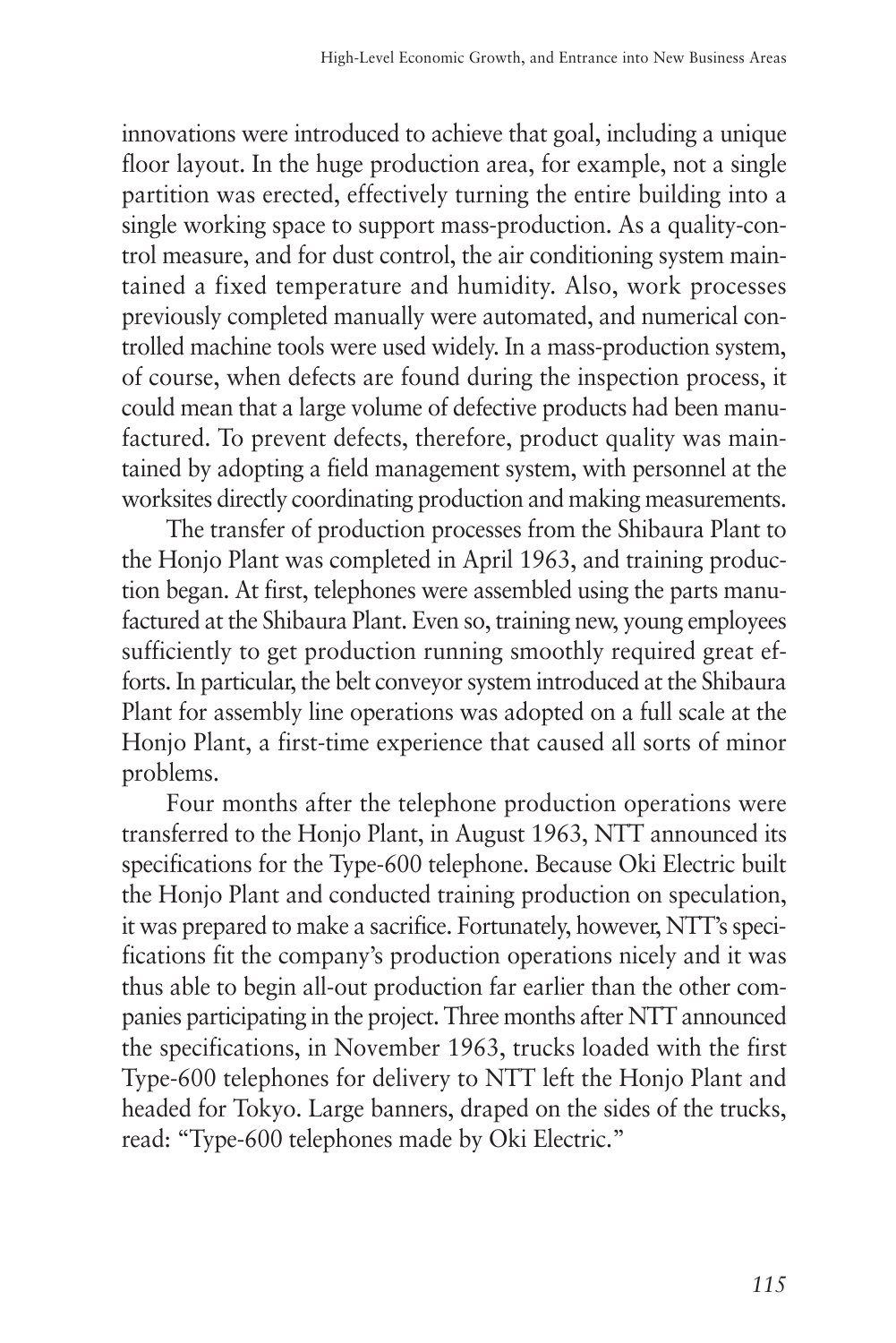#### **Electric teletypewriter OKITYPER 2000**

The companies competing in the data processing equipment industry included not only telecommunications manufacturers but also business machine manufacturers and others. Competition was fierce and new models with value added were frequently introduced. Even as Oki Electric, known for its peripherals, was moving forward with research to make perforation teletypewriters more compact, it developed and put on sale in June 1961 an electric teletypewriter, the OKITYPER 2000. This teletypewriter could simultaneously also make perforation tapes and book entry forms. It printed 500 letters a minute.

The OKITYPER 2000 was a wonderful machine that resulted from painstaking development and design efforts by personnel at the Takasaki Plant. Being a fully automatic teletypewriter, it was easy to operate. And because it was small and light it was possible to use it at teller windows in banks and at public offices. Owing to these various features, and its reasonable price, the OKITYPER 2000 became quite popular. It could also be connected for direct input to a computer, and was thus utilized as an I/O device as computers came to be used widely. Other models were added to make an OKITYPER series. An ultra-small computer was fitted inside one model to provide it with accounting and slip issuing functions. The series grew to become the mainstay product among Oki Electric's teletypewriter products, selling better than all the others.

The next hit product Oki Electric developed after the OKITYPER was the OKIDEX 7000, a fully electronic data exchange. As financial institutions catered more and more to individual customers, data ex-



*Early period electric typewriter*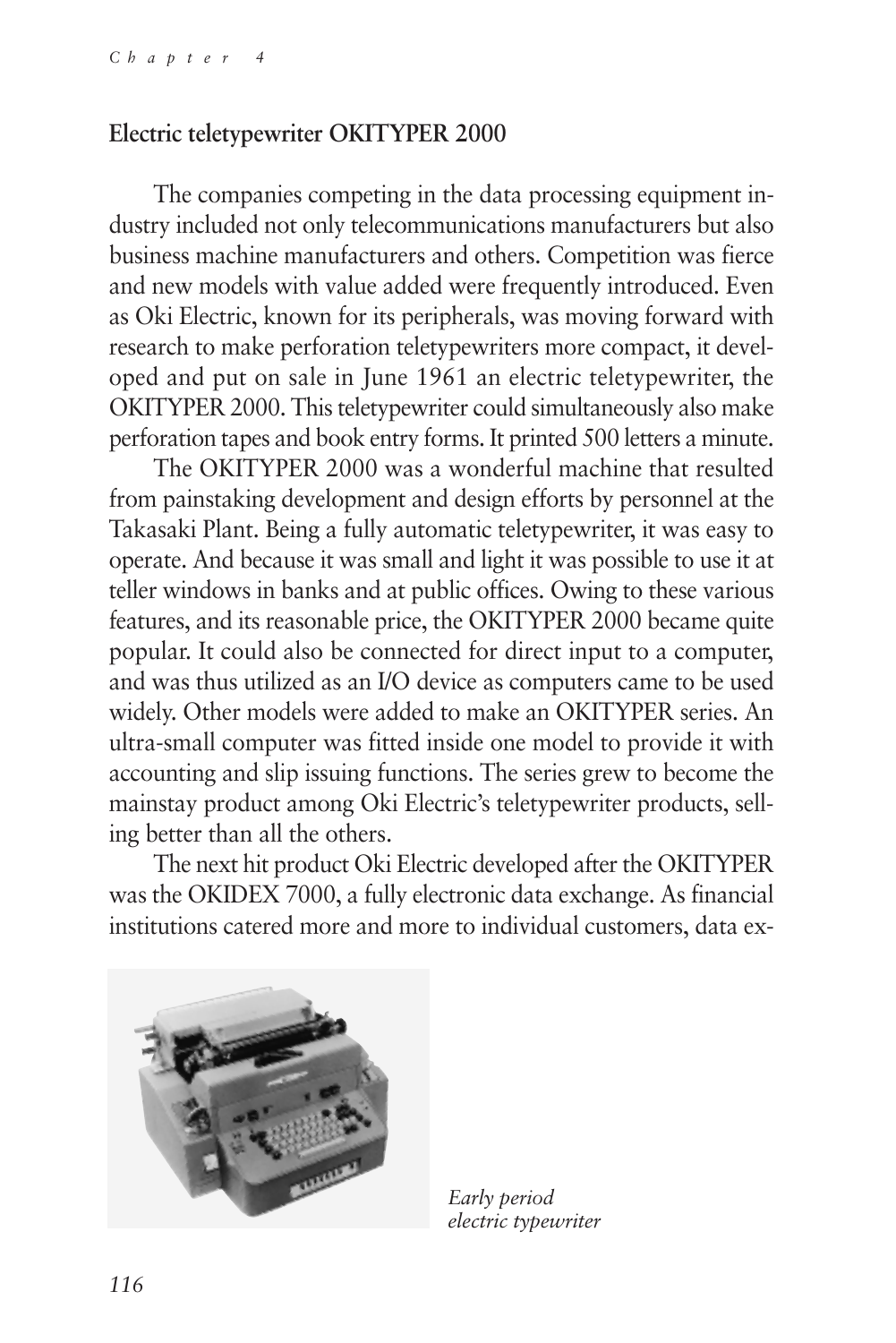change systems that recorded on paper tape were gradually unable to keep up with the increased volume and diversification of data. In that situation, the financial institutions began introducing mainframe computers. Oki Electric developed the OKIDEX 7000 as a fully electronic data exchange for use with mainframes.

In March 1957, Oki Electric established Oki Business Machine Sales Co., Ltd. (OBMS), with capital of 4.5 million yen. For years, Oki Electric's business had been centered on NTT and other government offices. It thus did not develop the same strong sales capabilities in the private sector. Establishing OBMS would allow it to compete more effectively with other companies in the terminal equipment market. OBMS had over 40 sales and service offices throughout the country, and boasted of being able to dispatch a service engineer to any domestic customer's location within two hours. In 1967, OBMS was absorbed into Oki Electric's Data Processing Service Division.

# **General-purpose computer OKITAC-5090, and establishment of Oki Univac**

After completing the development of a medium-size computer jointly with other manufacturers under MITI guidance, Oki Electric completed development of the OPC1 in September 1959. This computer used parametrons—circuit elements invented in Japan. After the transistor became the mainstream circuit element from around 1960, however, Oki Electric set up a Computer Research Laboratory inside its research institute and began tackling the development of a computer using transistors.

Other manufacturers were also moving all-out to develop similar computers. In 1959, three manufacturers announced new computers: Tokyo Shibaura Electric Co., Ltd. (today's Toshiba Corp.), the TOSBAC 2100; Hitachi, the HITAC 301; and NEC, the NEAC 2203. The domestic computers at that time, however, incorporated some of the thinking behind computers made overseas, and an imbalance was created between the mainframe and the I/O devices that led to certain problems when using the computers. Oki Electric, mean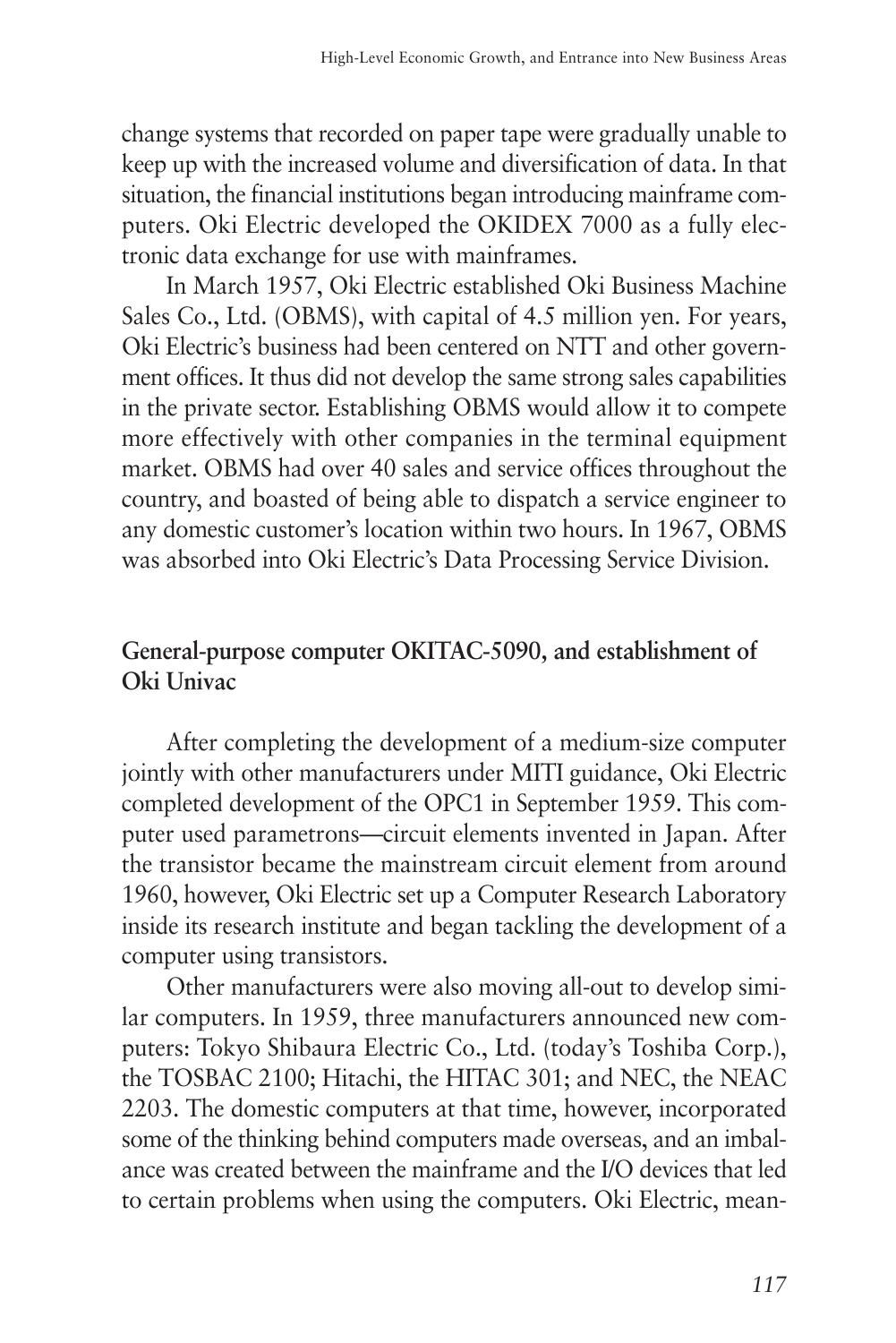while, because of its strengths in peripheral equipment, viewed computers as merely components in an overall data processing system. That was the attitude with which it tackled the development of a mainframe.

The experimental OKITAC-5080, conceived on the assumption that it would be connected to terminal units, was not only small and light but also provided an outstanding balance between the mainframe's speed and the high-speed line printer used as its output unit. That design contributed to the system's ease of use. In May 1961, the experimental model was completed for commercial use as the medium-size OKITAC-5090. To handle its computer-related business, Oki Electric set up a Computer Systems Division in 1962.

The OKITAC-5090 was the first domestically produced computer to use core memory. It also used peripherals that Oki Electric produced in-house, including a line printer, card reader, card punch, and magnetic tape. In performance, the OKITAC-5090 competed effectively with the IBM 1401 that IBM Corp. was selling in Japan. National universities were among the first to inquire about the OKITAC-5090. These universities had their budget for the purchase of computers set by the Ministry of Education (MOE). The OKITAC-5090 was the most suitable computer available for academic tasks and its price was within MOE's allotted budget requirements. It thus became popular for use by national universities, and orders to Oki Electric accounted for about 80 percent of the MOE's total budget for computers for these universities. The first machine put on sale



*OKITAC-5090A general-purpose computer*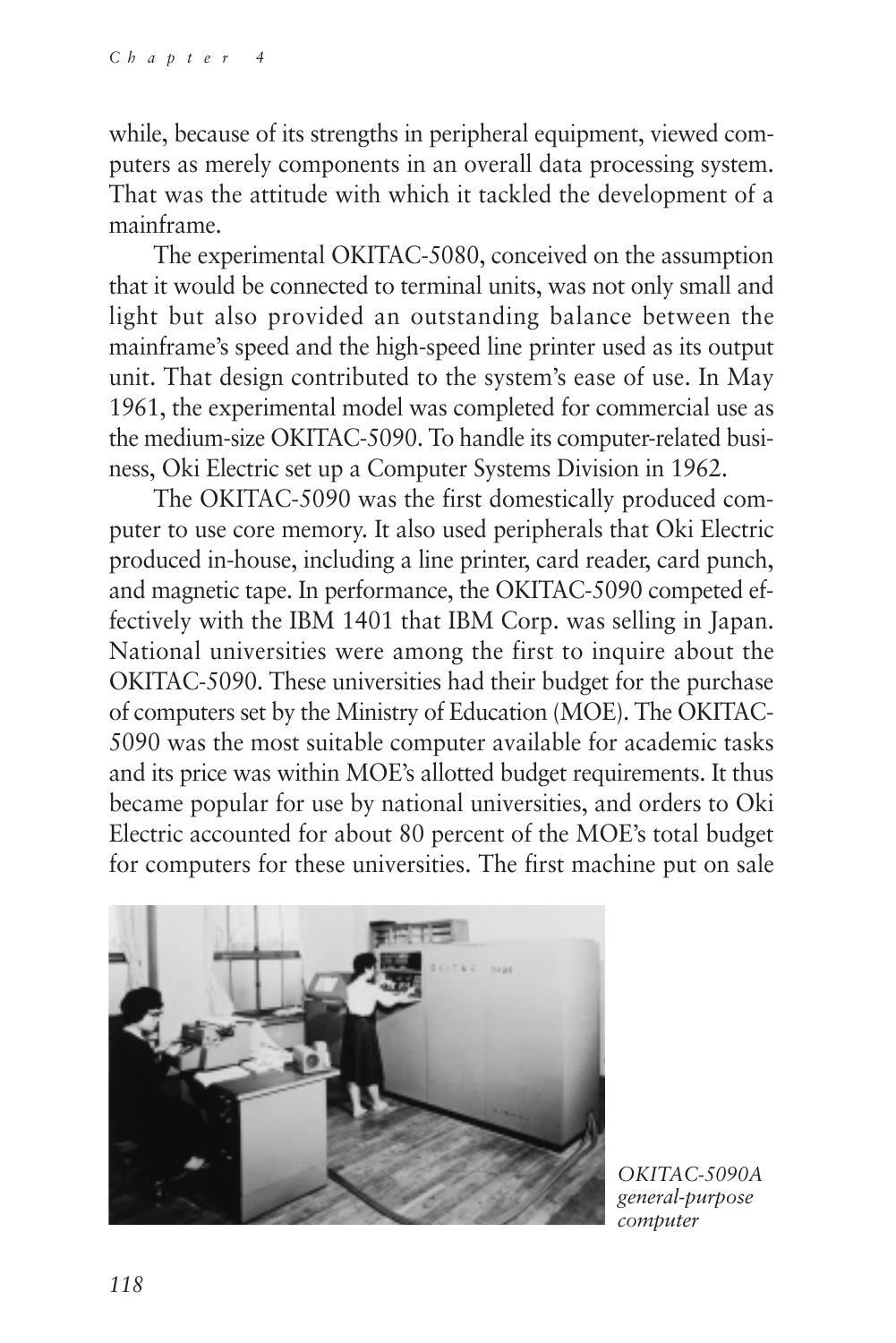was called the Type A. Afterward, Oki Electric introduced types B, C, and D. Type B was fitted with a card reader and a card punch for calculation applications in offices, Type C was fitted with a magnetic tape unit, and Type D was a general-purpose system. Over the three years from 1962 to 1964, a total of 52 of these systems were sold. It was highly unusual at the time for a single model of a domestically made computer to sell in such large numbers.

Developing mainframe computers for commercial use was not a simple task. Huge amounts of capital were required to develop both the computers and the accompanying software. Oki Electric, moreover, was certain that IBM would eventually stand in its way as a formidable competitor. As well, the other domestic computer manufacturers were already forging technical ties with leading U.S. computer companies. In that situation, Oki Electric decided to approach a U.S. manufacturer to sound out possible technical ties. After reviewing the history and performance of a number of candidate companies, Oki Electric decided to approach Sperry Rand Corporation.

Sperry Rand was formed in 1955 as a joint venture between Remington Rand Inc., founded in 1927 as a manufacturer of typewriters and other business machines, and Sperry Corporation, founded in 1933 as a manufacturer of instruments. In February 1950, Remington Rand acquired the Eckert-Mauchly Computer Corporation, owned by J. P. Eckert and J. W. Mauchly, inventors of the world's first large-scale, general-purpose electronic computer, the ENIAC, and later the UNIVAC. It was after Remington Rand acquired Eckert-Mauchly Computer Corporation, however, that the UNIVAC-1 was developed for commercial use. As the successor to Sperry Corp. and Remington Rand, Sperry Rand had already accomplished much in the computer industry, and the company's computer division, Sperry Univac, had just been spun off in 1962 to form the independent company Univac Corporation. Univac had a sophisticated level of hardware technology, and was especially strong in online and technical computing. Univac and Mitsui & Co. established the joint venture Nippon Remington Univac Kaisha Ltd. (later Nihon Univac Ltd.) to import and sell the Univac brand of computers in Japan. Univac held the second largest share of the U.S. market after IBM Corporation.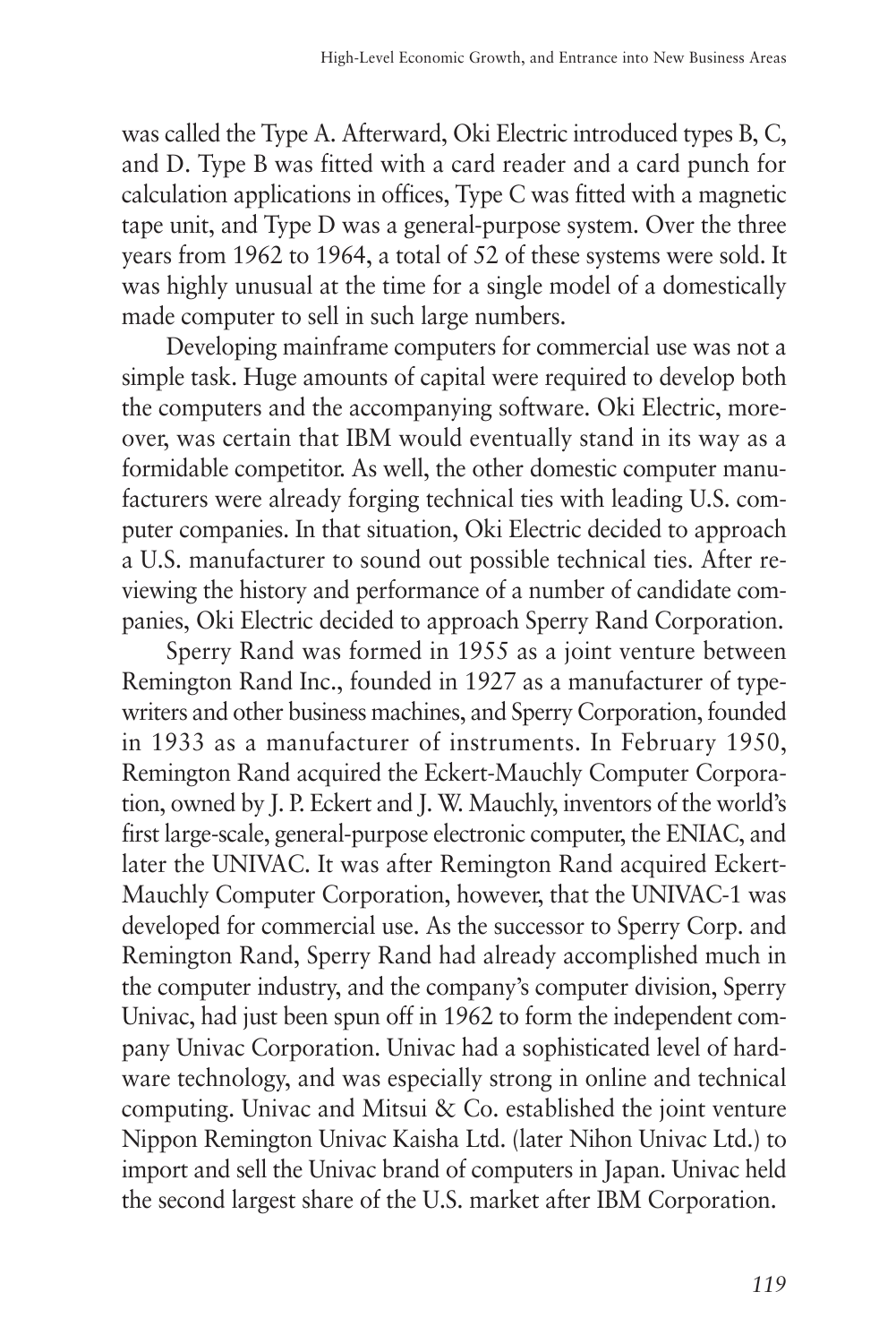The negotiations between Oki Electric and Sperry Rand did not proceed entirely smoothly. Oki Electric wanted only technical ties, for example, but Sperry Rand, actively seeking overseas expansion, was resolute in wanting to establish a joint venture with both companies providing start-up capital. Sperry Rand said it would provide computer patents and technical know-how and in return wanted the computers the joint venture produced to carry the Univac brand. Oki Electric management thus faced a difficult decision. If it continued to insist on having technical ties only, the negotiations would likely break off and Oki Electric would have to abandon the idea of entering the market for mainframe computers. On the other hand, if it agreed to Sperry Rand's conditions, its products would not carry the Oki Electric brand. One point concerning Sperry Rand that influenced Oki Electric's decision was its strong position in the market for online systems for financial institutions. Looking only at that market segment, Sperry Rand surpassed IBM and held the top market share in the U.S.

Oki Electric was also strong in online systems for financial institutions, especially with its line of terminal units, such as teletypewriters, the OKITYPER, and OKIDEX. If Oki Electric elected to go the joint venture route, the sales approach would be Sperry Univac mainframe computers connected to Oki Electric peripheral equipment. After much consideration, Oki Electric management chose substance over appearance, and agreed on the conditions for the joint venture. In November 1963, Oki Univac Co., Ltd., was established with capital of 400 million yen. Oki Electric provided 51 percent of the equity,



*Oki Univac Co., Ltd.*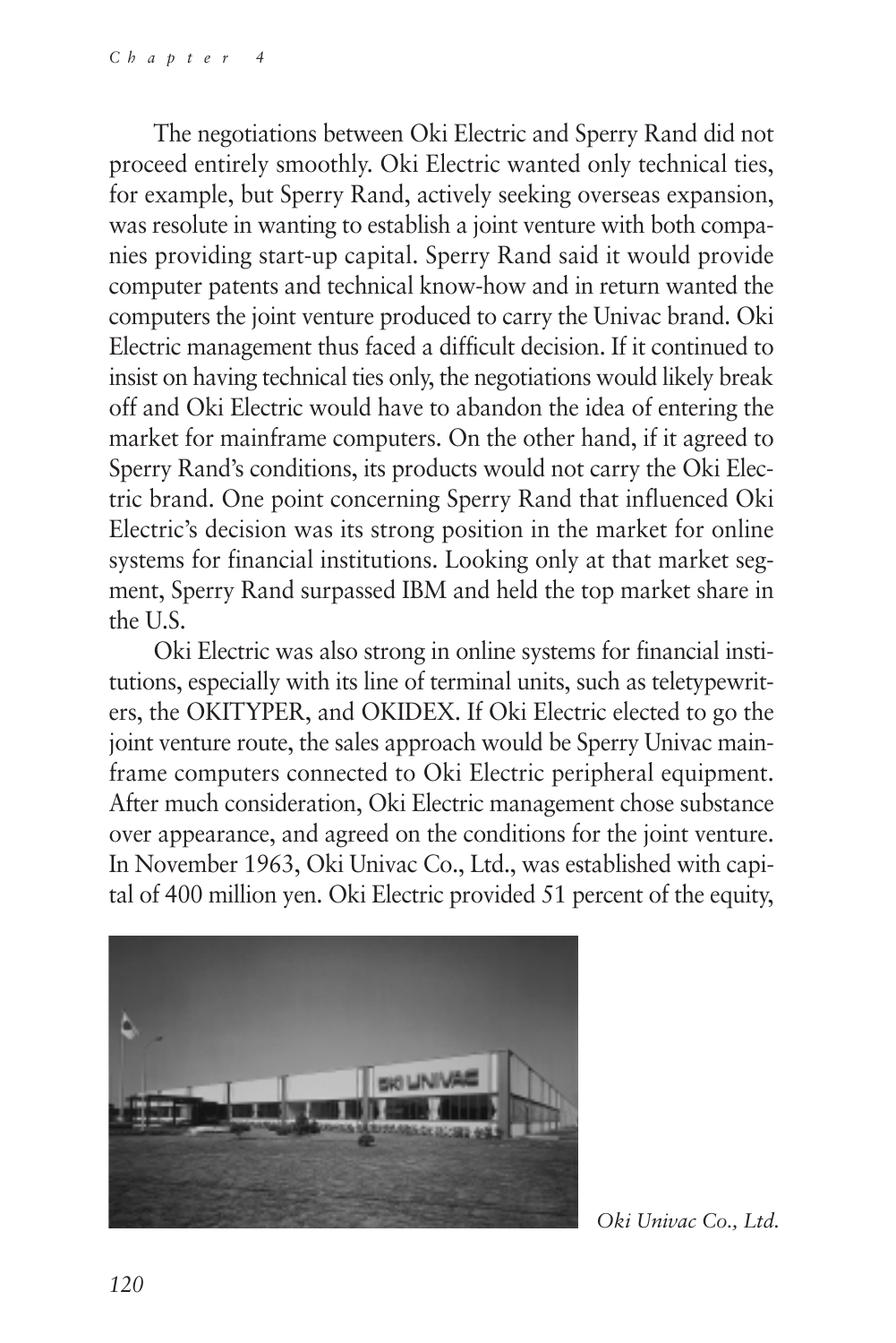and Sperry Rand 49 percent. As part of the joint venture, Oki Univac and Sperry Rand concluded a technical assistance contract that included patent licensing.

Oki Univac soon began producing the OUK-1004 and OUK-1050 series of computers. The company's main products were sold to Japan Electronic Computer Company (JECC) through Oki Electric and then rented out to users. Nihon Univac became a sales agent for Oki Univac, and took charge of sales, maintenance, and software services. Concerned about competition with the OUK series, meanwhile, Oki Electric halted production of its OKITAC-5090. The joint venture with Sperry Rand meant selling the OUK series as system mainframes and combining them with Oki Electric's peripherals and terminals. Centered mainly on financial institutions, Oki Univac's customer base was gradually expanded. Years later, however, Oki Electric's decision to leave the development of mainframe computers to Oki Univac was fated to exert a negative influence on Oki Electric's business.

#### **Making inroads in overseas markets**

Trade activity was very limited in Japan during the first three years of the postwar occupation. GHQ controlled all imports and exports, and all trade was done on a government-to-government basis. It was only slowly restored to private hands. Exports, in particular, were sluggish because of the low level of output. In 1946, Oki Electric resumed export activity after appointing a person inside the sales department to be in charge of negotiations with GHQ. When trade was returned to the private sector in late 1949, Oki Electric set up an independent trade section and trade started moving in the right direction. At first, the only exports were maintenance parts for telephones and exchanges sent to neighboring countries. Orders for building telecommunications networks began coming from countries in Southeast Asia only from the second half of the 1950s. One such order was from the Vietnamese military in 1957 for building a telecommunications network. Oki Electric won that project in an inter-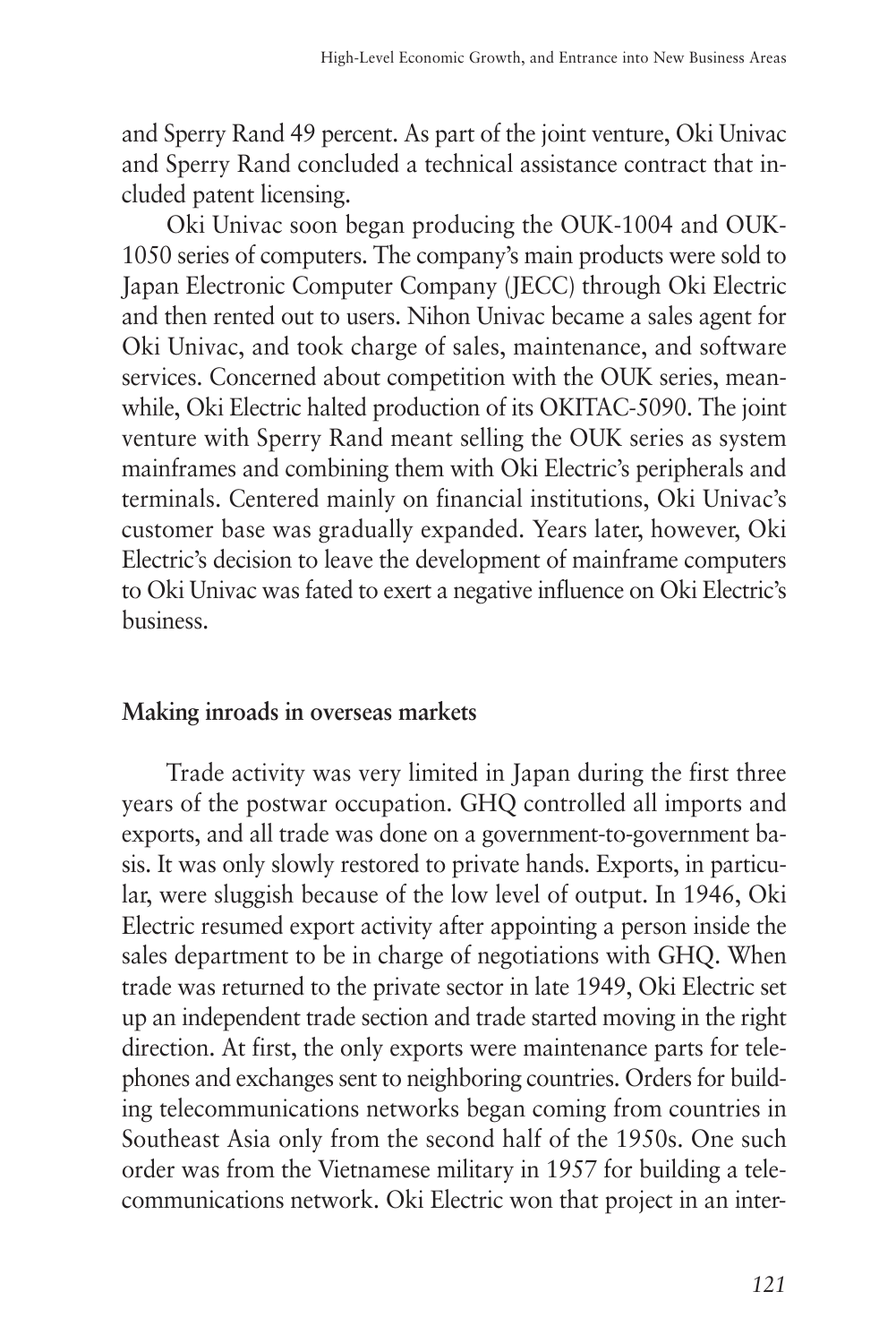national bid. In the project, the company built 4,600-line automatic exchange facilities. On Okinawa, meanwhile, occupied by the U.S. until May 15, 1972, Oki Electric supplied almost all the materials and equipment used for reconstruction of the island's telecommunications network. In 1959, when the Ryukyu Telegraph and Telephone Public Corporation was established and began promoting automation of telephone switching on Okinawa, Oki Electric received an order for building a telecommunications network. Afterward, Oki Electric was the sole supplier of equipment related to that network.

Tenacious sales efforts led to the export of large plants in the 1960s. In the second half of the 1950s, Oki Electric was forced to develop new markets abroad and began approaching countries in Latin America. El Salvador, a country slightly larger than Shikoku, the smallest of Japan's four main islands, was first. At the time, El Salvador had a population of about 2.5 million. In 1957, the government of El Salvador called for international bids on construction of a telecommunications network, and Oki Electric initially won the bid. European and U.S. manufacturers, however, such as Ericsson and Siemens, requested a second round of bids, which the government agreed to, and Ericsson won the second bid. The experience of losing that bid taught Oki Electric a valuable lesson: because Japan was known in some areas only as a country defeated in the Second World War, it was necessary to let people in those areas know about the real situation in Japan, especially the high level of its technology and the quality of its products. The way to do this was through the governments of the countries in those areas.

A few years later, the Honduras government announced an international bid for constructing a domestic telecommunications network, a huge project accounting for fully 5 percent of the national budget. On the occasion of participating in the bid, Oki Electric invited members of the Honduras parliament to visit Japan. The company arranged tours of various plants for them so that they could see for themselves the progress of industrial technology in Japan, particularly Oki Electric's high technical level. These efforts later paid off, and Oki Electric won the bid for building the telecommunications network. In June 1962, Oki Electric signed a contract with the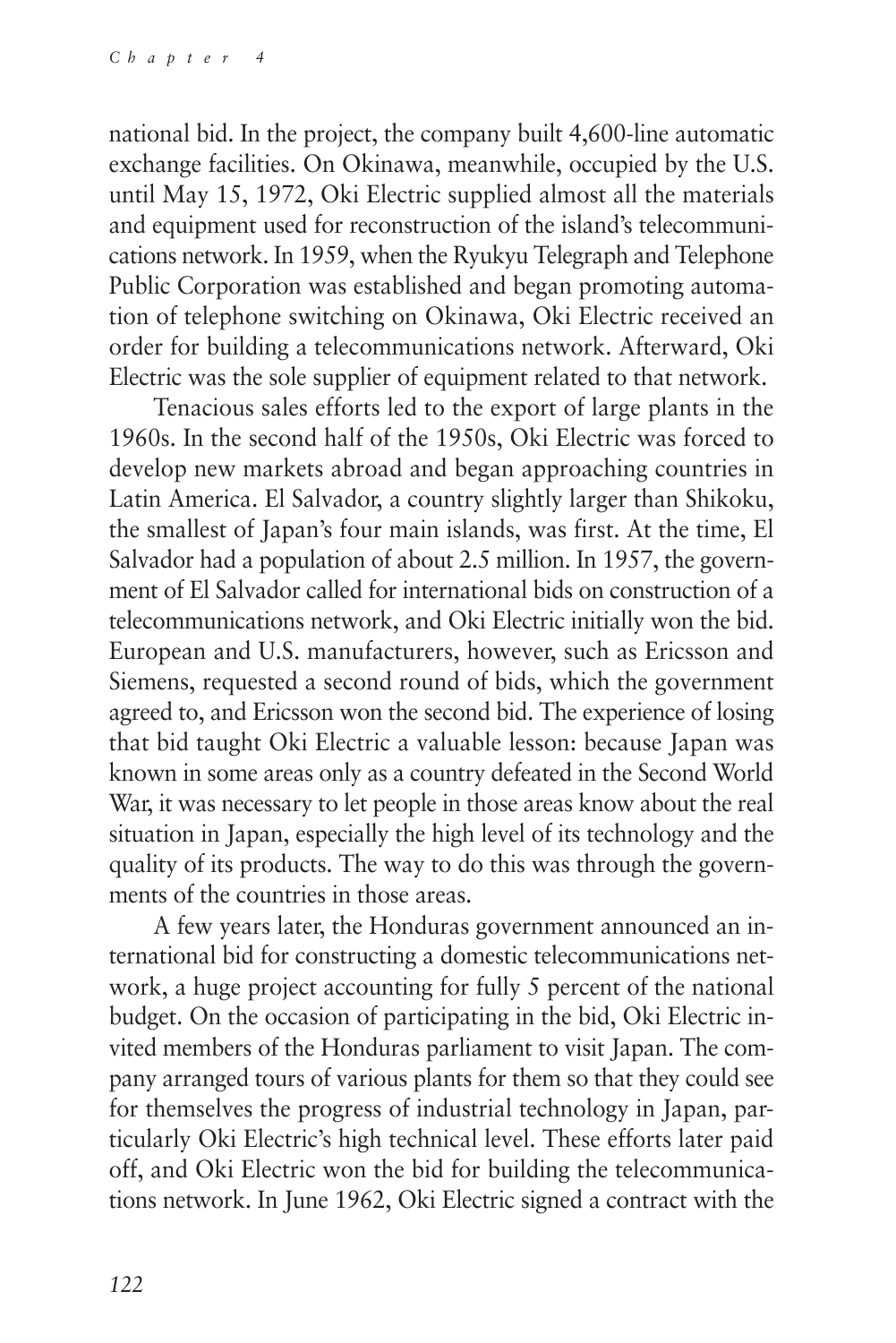Honduras government to build telephone facilities in Tegucigalpa, the capital, and in San Pedro Sula, the country's second largest city, and to build microwave trunk line facilities connecting the two cities. The overall cost of the project reached \$4 million. It was Oki Electric's first large-scale telecommunications plant export.

While this project was still underway, a revolution broke out in Honduras and a new government came into power. The new government, however, allowed construction of the telecommunications network to continue. At the end of 1963, the Tegucigalpa Telephone Office was opened. The degree to which the Honduras government evaluated completion of the telecommunications network was proven clearly several years later when the government awarded Oki Electric the entire contract for a large-scale expansion of the domestic microwave network.

Immediately after starting construction of the project in Honduras, Oki Electric set up a Central America Liaison Office in its Export Department to expand sales routes further in Latin America. Other countries in Latin America evaluated the company's performance in El Salvador and Honduras highly, and Oki Electric later won bids in Bolivia for construction of an automatic telephone exchange in Santa Cruz and for construction of a telephone exchange network in La Paz, the capital.

In the early 1960s, when Oki Electric was experiencing success in the export of telecommunications networks, it began establishing joint venture companies for local production operations. A typical joint venture was Far Eastern Electric Industry Co., Ltd., in Taiwan. Oki Electric had been active in Taiwan since the 1950s, and it boasted of a large share of the Taiwanese telecommunications equipment market. It received an order for telecommunications and broadcasting facilities, for example, for reconstructing the police communications network. In 1957, Oki Electric provided production technology to its import agent and cooperated with them in setting up a plant for producing telecommunications equipment. At that time, the import agent changed its name to Far Eastern Electric Industry (FEEI). In 1960, Oki Electric purchased equity in FEEI, with Oki Electric holding 49 percent and the chairman of FEEI holding 51 percent. The